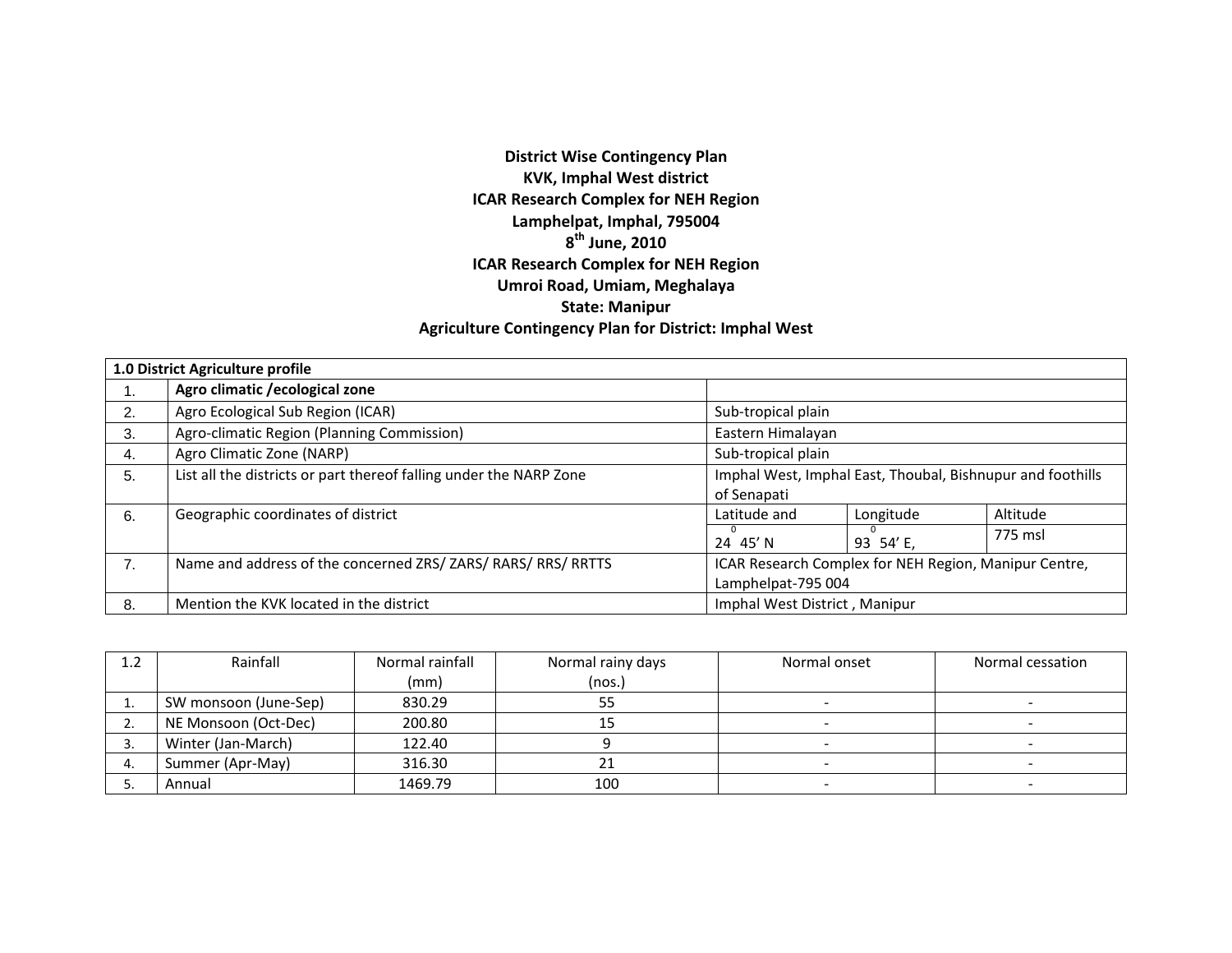| 1.3 | Land use pattern<br>of the district<br>(latest statistics) | Geographic<br>area | Forest<br>area | Land under<br>agril. use | Permanent<br>pastures | <b>Cultivable</b><br>waste<br>land | Land under<br><b>Misc tree</b><br>crops and<br>groves | <b>Barren and</b><br>uncultivable<br>land | <b>Current</b><br>fallows | <b>Other</b><br>fallows  |
|-----|------------------------------------------------------------|--------------------|----------------|--------------------------|-----------------------|------------------------------------|-------------------------------------------------------|-------------------------------------------|---------------------------|--------------------------|
|     | Area (000, ha)                                             | 51.9               | 2.13           | 28.25                    |                       | 0.24                               | . .                                                   | 0.22                                      | 0.14                      | $\overline{\phantom{0}}$ |

| 1.4 | Major Soils (common names like shallow red soils etc.) | Area ('000 ha) | Per cent of total           |
|-----|--------------------------------------------------------|----------------|-----------------------------|
|     | 1 Alluvial                                             | <b>NA</b>      | <b>NA</b>                   |
|     | 2 Black soil                                           | <b>NA</b>      | <b>NA</b>                   |
| 1.5 | <b>Agricultural land use</b>                           | Area ('000 ha) | <b>Cropping intensity %</b> |
|     | Net sown area                                          | 21.24          | 132.99                      |
|     | Area under more than once                              | 7.01           |                             |
|     | Gross cropped area                                     | 28.24          |                             |

| 1.6 | Irrigation                   | Area ('000 ha)           | Percent (%)    |           |
|-----|------------------------------|--------------------------|----------------|-----------|
|     | Net irrigated area           | 2.73                     |                |           |
|     | Gross irrigated area         | 3.15                     |                |           |
|     | Rainfed area                 | 25.51                    |                |           |
|     | <b>Sources of Irrigation</b> | <b>Number</b>            | Area (000' ha) | % area    |
|     | Canal                        | $\overline{\phantom{0}}$ | 2.03           | 74.36     |
|     | Tanks                        | <b>NA</b>                | <b>NA</b>      | <b>NA</b> |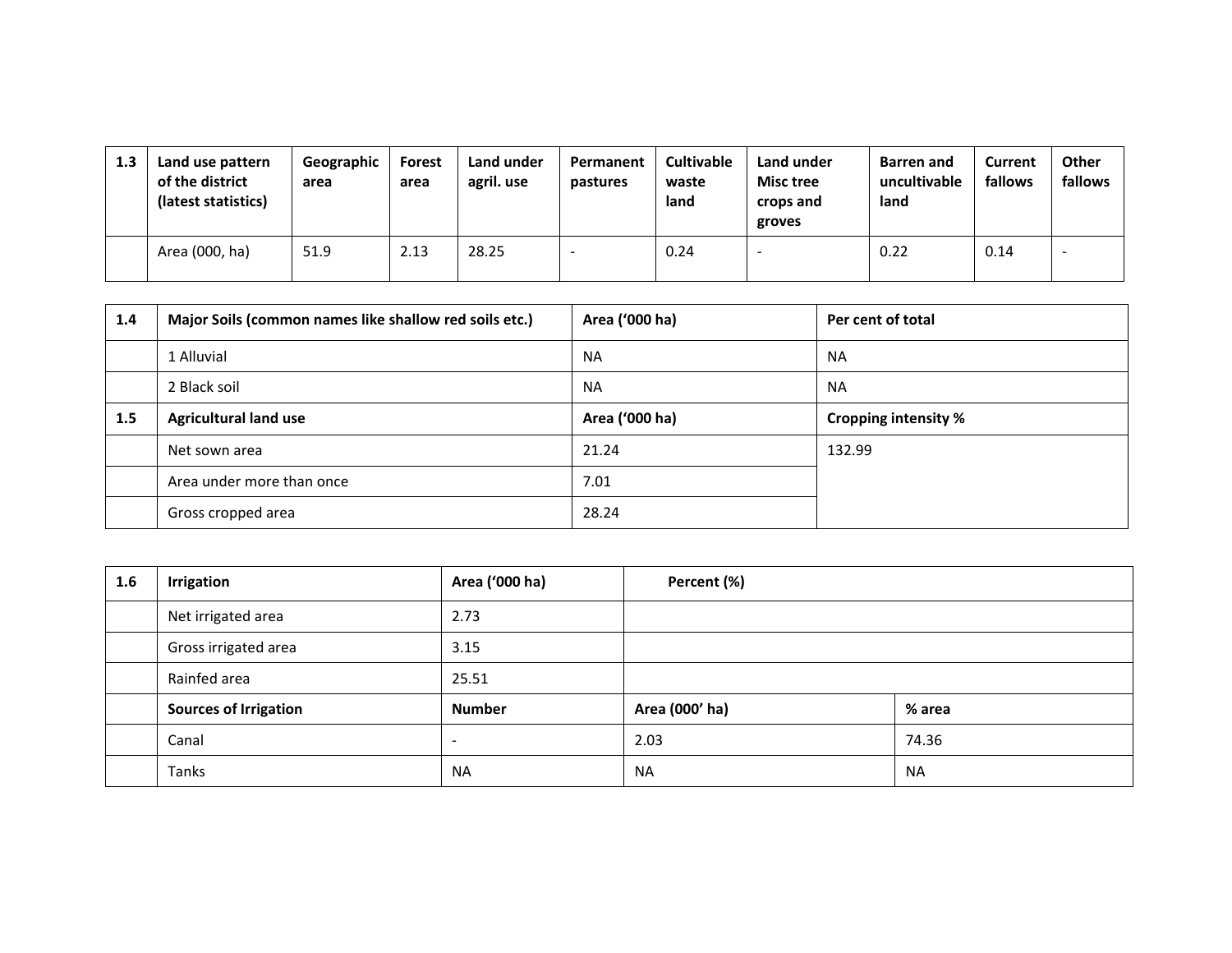| Open wells                        | <b>NA</b>    | <b>NA</b> | <b>NA</b>                                                                                                    |
|-----------------------------------|--------------|-----------|--------------------------------------------------------------------------------------------------------------|
| Bore wells                        | <b>NA</b>    | <b>NA</b> | <b>NA</b>                                                                                                    |
| Lift irrigation                   | <b>NA</b>    | 0.70      | 25.64                                                                                                        |
| Micro-irrigation                  | <b>NA</b>    | <b>NA</b> | <b>NA</b>                                                                                                    |
| Other sources                     | <b>NA</b>    | <b>NA</b> | <b>NA</b>                                                                                                    |
| <b>Total Irrigated Area</b>       | 2.73         | <b>NA</b> | $\blacksquare$                                                                                               |
| Pump sets                         | 685          | <b>NA</b> | <b>NA</b>                                                                                                    |
| No. of Tractors                   | 249          | <b>NA</b> | <b>NA</b>                                                                                                    |
|                                   |              |           |                                                                                                              |
| Ground water availability and use | No of blocks | % area    | <b>Quality of water</b>                                                                                      |
| Over exploited                    | <b>NA</b>    | <b>NA</b> | Imphal River is the main source of water and is good and                                                     |
| Critical                          | <b>NA</b>    | <b>NA</b> | permissible classes whereas Nambul River is the source                                                       |
| Semi-critical                     | <b>NA</b>    | <b>NA</b> | of irrigation for agriculture activities and some small<br>canals and streams are also excellent in quality. |
| Safe                              | <b>NA</b>    | <b>NA</b> |                                                                                                              |
| Ground water quality              | <b>NA</b>    | <b>NA</b> |                                                                                                              |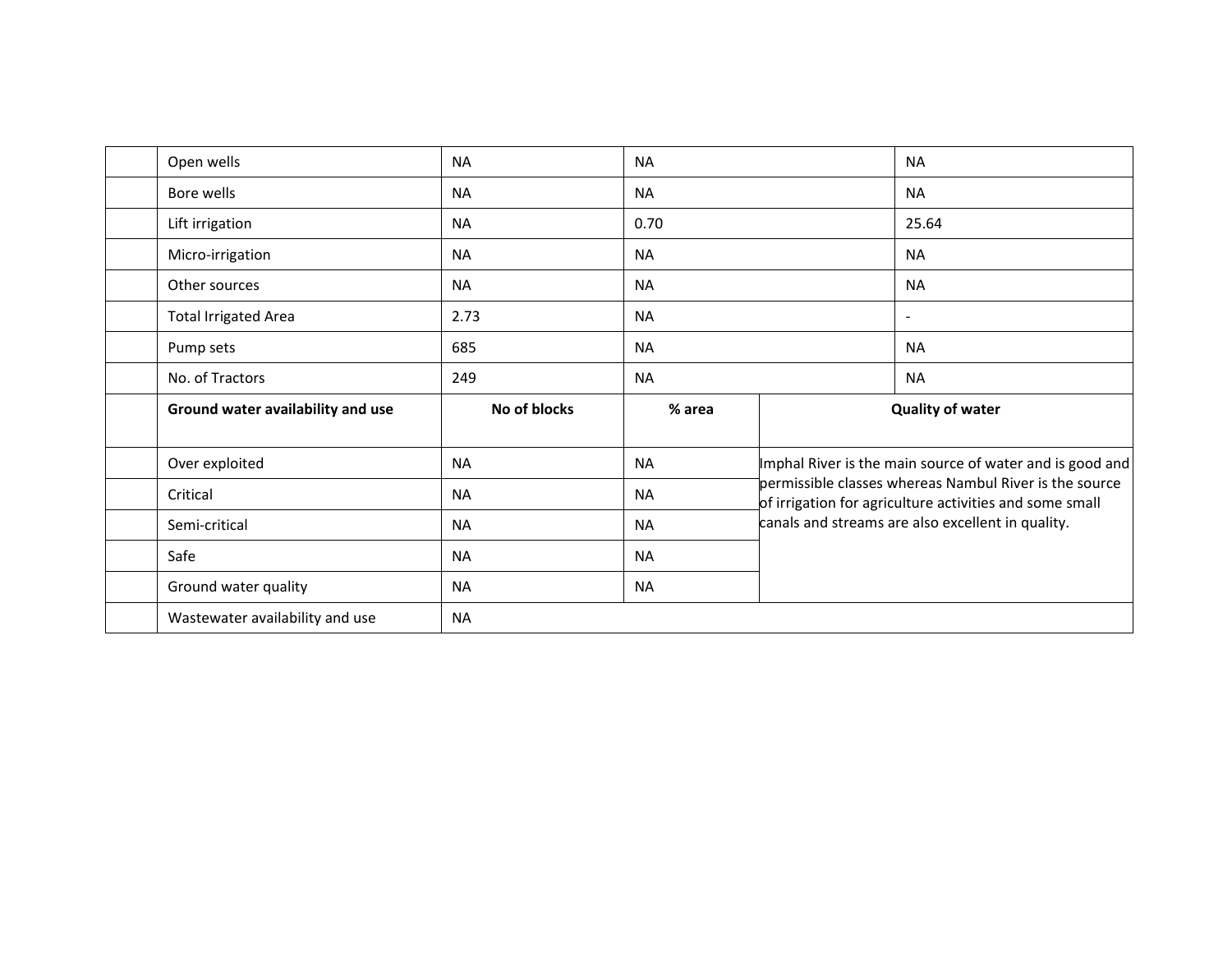| 1.7 |                | <b>Major Field Crops cultivated</b> | Area ('000 ha)*          |                          |                          |                          |                          |              |
|-----|----------------|-------------------------------------|--------------------------|--------------------------|--------------------------|--------------------------|--------------------------|--------------|
|     |                |                                     |                          | <b>Kharif</b>            |                          | Rabi                     |                          | <b>Total</b> |
|     |                |                                     | <b>Irrigated</b>         | <b>Rainfed</b>           | <b>Irrigated</b>         | Rainfed                  |                          |              |
|     | 1              | Rice                                | 8.97                     | 13.57                    | $\overline{\phantom{a}}$ | $\overline{\phantom{a}}$ | $\sim$                   | 22.54        |
|     | $\overline{2}$ | Pea                                 | <b>NA</b>                | <b>NA</b>                | 0.09                     | 020                      | $\overline{\phantom{a}}$ | 0.29         |
|     | 3              | Potato                              | <b>NA</b>                | <b>NA</b>                | 0.25                     | <b>NA</b>                | $\overline{\phantom{0}}$ | 0.25         |
|     | 4              | Rapeseed-mustard                    | $\overline{\phantom{a}}$ | $\overline{\phantom{a}}$ | 0.10                     | 0.54                     | $\overline{\phantom{a}}$ | 0.64         |
|     | 5              | Maize                               | $\blacksquare$           | 0.10                     | $\overline{\phantom{a}}$ | $\overline{\phantom{a}}$ | $\overline{\phantom{a}}$ | 0.10         |
|     | 6              | Other                               | <b>NA</b>                | <b>NA</b>                | <b>NA</b>                | <b>NA</b>                | 1.63                     | 1.63         |

#### **1.7Area under major field crops & horticulture etc (2008‐09)**

| 1.7 |                | <b>Horticulture crops-Fruits</b> | <b>Total area</b> | Irrigated * | Rainfed * |
|-----|----------------|----------------------------------|-------------------|-------------|-----------|
|     | 1              | Pineapple                        | 0.5               |             |           |
|     | $\overline{2}$ | Banana                           | 0.53              |             |           |
|     | 3              | Passion fruit                    | 0.09              |             |           |
|     | 4              | Lime/lemon                       | 0.08              |             |           |
|     | 5              | Mango                            | 0.48              |             |           |
|     | 6              | Other crops                      | 0.74              |             |           |

\*For Horticulture crops, only total area need to be given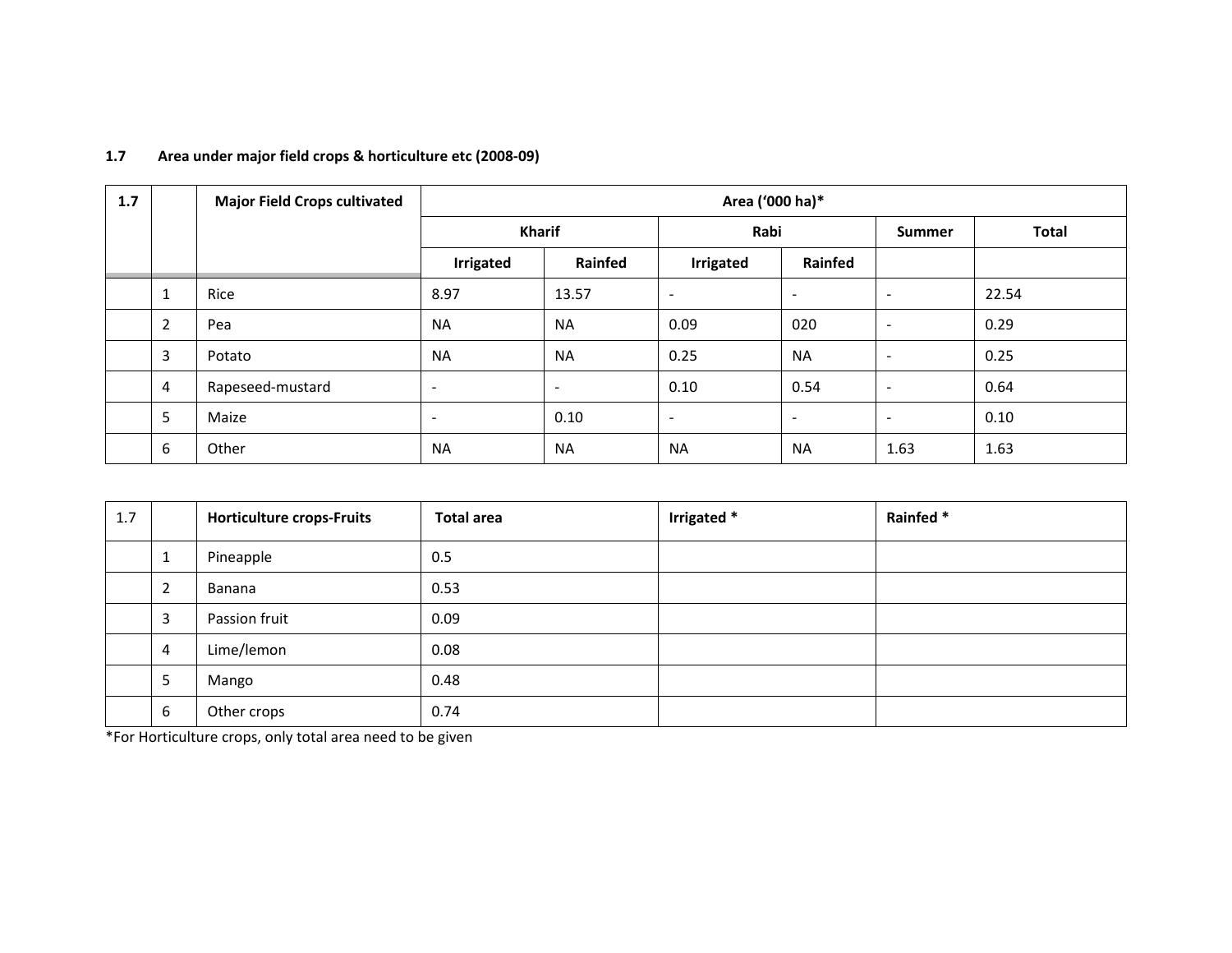| 1.7 |                | <b>Horticultural crops - Vegetables</b>                    | <b>Total area (2008-09)</b> | <b>Irrigated</b> | Rainfed |
|-----|----------------|------------------------------------------------------------|-----------------------------|------------------|---------|
|     | 1              | Cauliflower<br>Variety: Snow Crown, White Flash            | 0.30                        | 0.30             |         |
|     | $\overline{2}$ | Cabbage<br>Variety: Green Hero, Rare Ball                  | 0.35                        | 0.35             |         |
|     | $\mathbf{3}$   | Tomato<br>Variety: Sel.9-A, Hybrid from private<br>company | 0.15                        | 0.15             |         |
|     | 4              | Onion<br>Variety: Nasik Red, Local Small                   | 0.1                         | 0.1              |         |
|     | 5              | Other                                                      | 0.29                        | 0.20             | 0.09    |

| - 15<br><b>L./</b> | <b>Flowers</b>     | Total area | Irriaatod | Rainfed |
|--------------------|--------------------|------------|-----------|---------|
|                    | t available<br>N∩t |            |           |         |

| -4<br>. | <b>Medicinal and Aromatic crops</b> | Total area | <b>Irrigated</b> | Rainted |
|---------|-------------------------------------|------------|------------------|---------|
|         | t available<br>Not                  |            |                  |         |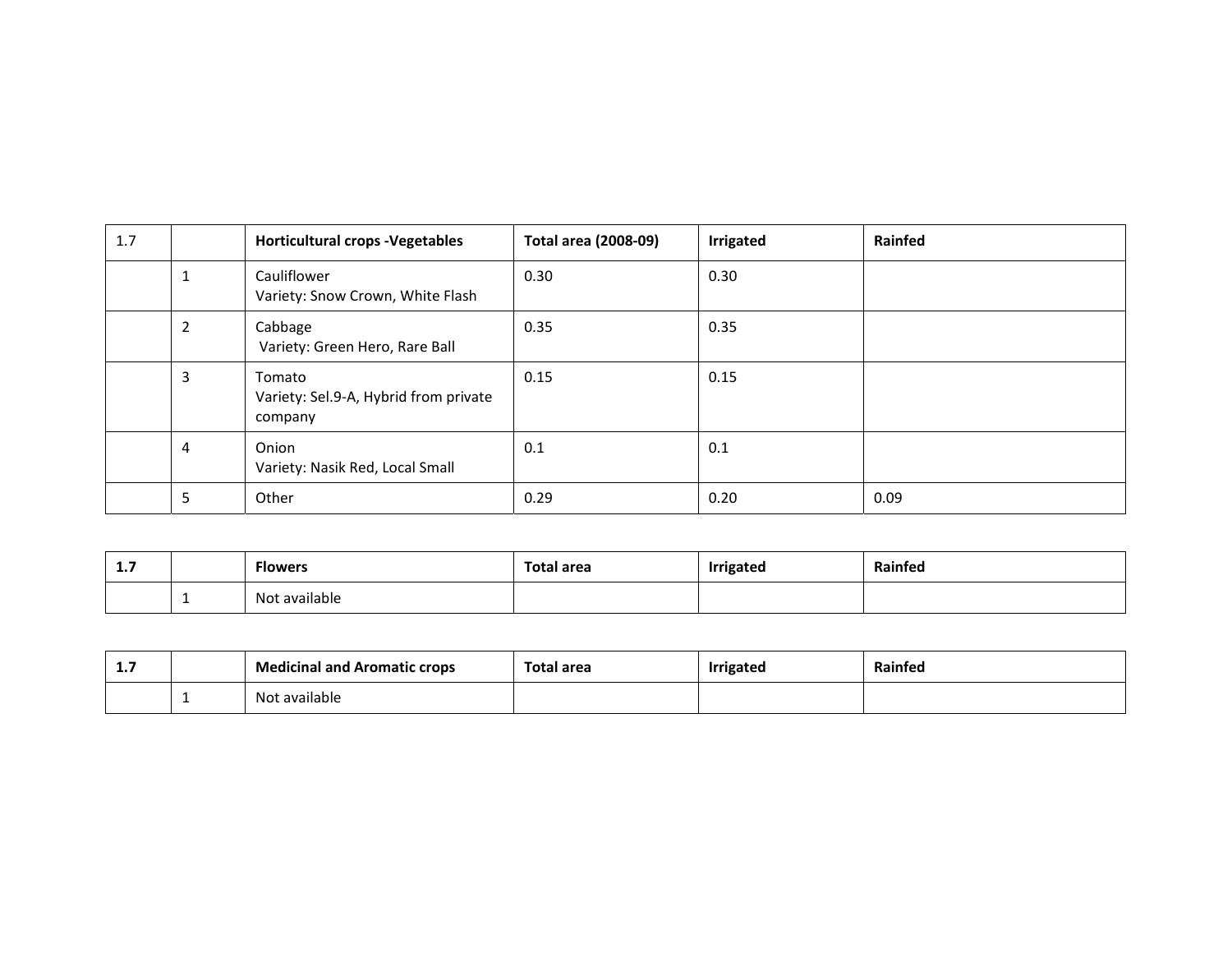| <b></b> | <b>Spice &amp; Plantation crops</b> | Total area | rigated | Rainted |
|---------|-------------------------------------|------------|---------|---------|
|         | NA                                  | <b>NA</b>  |         |         |

| 1.7 |   | <b>Fodder crops</b>    | <b>Total area</b> | Irrigated | Rainfed |
|-----|---|------------------------|-------------------|-----------|---------|
|     | ட | <b>NA</b>              | <b>NA</b>         |           |         |
|     |   | Total fodder crop area | <b>NA</b>         |           |         |
|     |   | Grazing land           | <b>NA</b>         |           |         |
|     |   | Sericulture etc        | 0.10              |           | 0.10    |
|     |   | Others (specify)       | <b>NA</b>         |           |         |

| 1.8 | Livestock                                      | Male ('000) | <b>Female ('000)</b> | <b>Total ('000)</b> |
|-----|------------------------------------------------|-------------|----------------------|---------------------|
|     | Non descriptive Cattle (local low yielding)    | 27.08       | 16.64                | 43.72               |
|     | Crossbred cattle                               | 2.89        | 7.52                 | 10.41               |
|     | Non descriptive Buffaloes (local low yielding) | 1.02        | 0.93                 | 1.95                |
|     | <b>Graded Buffaloes</b>                        | <b>NA</b>   | <b>NA</b>            | <b>NA</b>           |
|     | Goat                                           | 1.08        | 1.50                 | 2.58                |
|     | Sheep                                          | 0.57        | 0.54                 | 1.11                |
|     | Others (Pig)                                   | 4.37        | 6.12                 | 10.49               |
|     | Commercial dairy farms (number)                | <b>NA</b>   | <b>NA</b>            | <b>NA</b>           |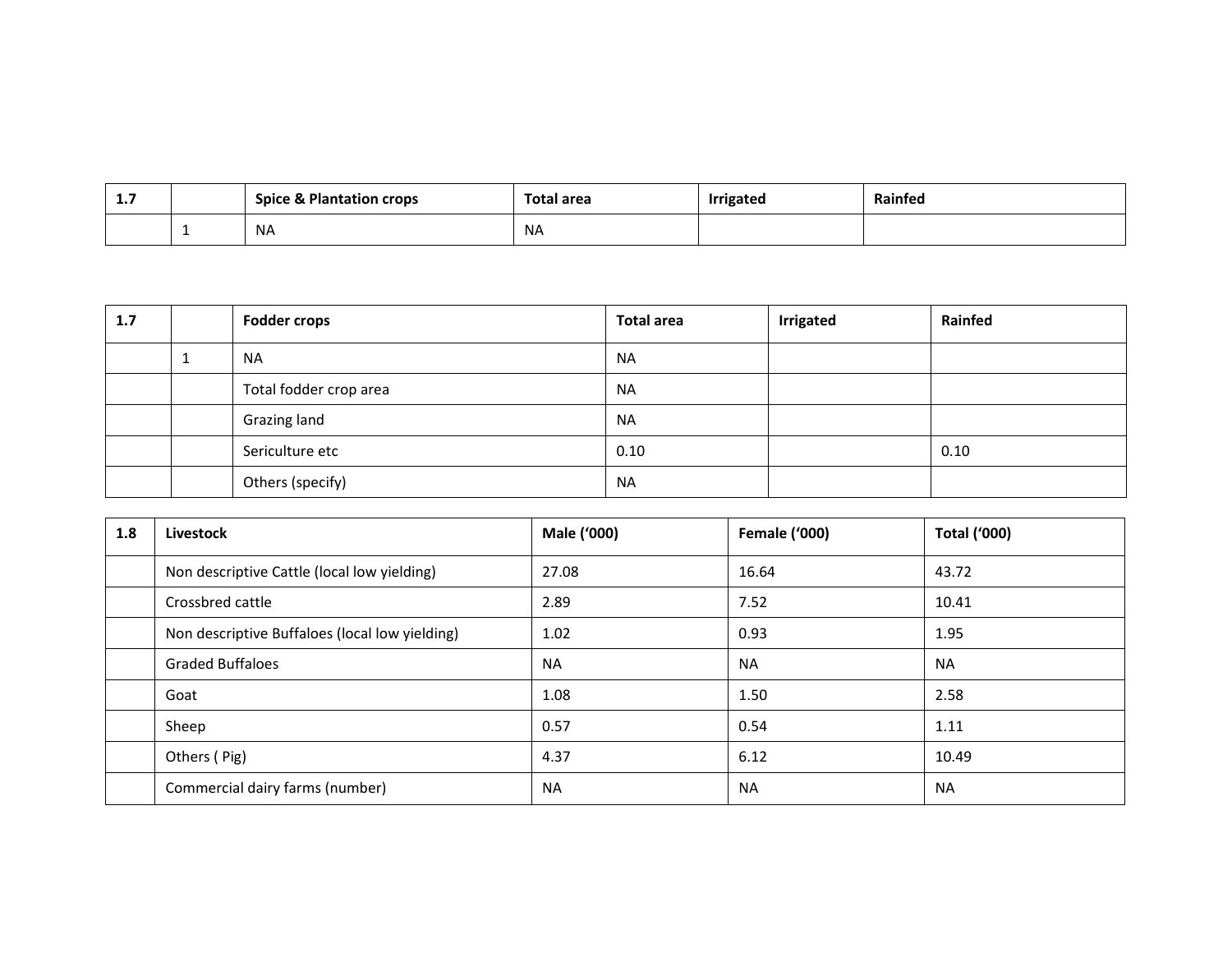| 1.9  | <b>Poultry</b>                                          |                                                 | No. of farm<br>(1000) |            |                               |                                               | <b>Total No. of birds</b> |                                                                 |                           |
|------|---------------------------------------------------------|-------------------------------------------------|-----------------------|------------|-------------------------------|-----------------------------------------------|---------------------------|-----------------------------------------------------------------|---------------------------|
|      | Commercial                                              |                                                 | <b>NA</b>             |            |                               |                                               |                           | 171.49                                                          |                           |
|      | Backyard                                                |                                                 | <b>NA</b>             |            |                               |                                               | 211.51                    |                                                                 |                           |
| 1.10 | Fisheries (Data source : Chief Planning Officer)        |                                                 |                       |            |                               |                                               |                           |                                                                 |                           |
|      | A. Capture                                              |                                                 |                       |            |                               |                                               |                           |                                                                 |                           |
|      | i) Marine (Data source:<br><b>Fisheries Department)</b> | No. of fishermen<br><b>Nets</b><br><b>Boats</b> |                       |            |                               | <b>Storage facilities (Ice</b><br>plants etc) |                           |                                                                 |                           |
|      |                                                         |                                                 |                       | Mechanized | Non-<br>mechanized            | Mechanized<br>(Trawl nets,<br>Gill nets)      |                           | Non-<br>mechanized<br>(Shore<br>Seines,<br>Stake& trap<br>nets) |                           |
|      |                                                         | Not applicable                                  | <b>NA</b>             |            | <b>NA</b>                     | <b>NA</b>                                     |                           | <b>NA</b>                                                       | <b>NA</b>                 |
|      | ii) Inland (Data source:                                | No. of farmer owned ponds                       |                       |            | No. of reservoirs             |                                               |                           | No. of village tanks                                            |                           |
|      | <b>Fisheries Department)</b>                            | <b>NA</b>                                       |                       |            | <b>NA</b>                     |                                               | <b>NA</b>                 |                                                                 |                           |
|      | <b>B.</b> Culture                                       |                                                 |                       |            |                               |                                               |                           |                                                                 |                           |
|      |                                                         |                                                 |                       |            | <b>Water Spread Area (ha)</b> |                                               | Yield (t/ha)              |                                                                 | Production ('000<br>tons) |
|      | i) Brackish water (Data source: MPEDA/ Fisheries Dept)  |                                                 |                       | <b>NA</b>  |                               |                                               | <b>NA</b>                 |                                                                 | <b>NA</b>                 |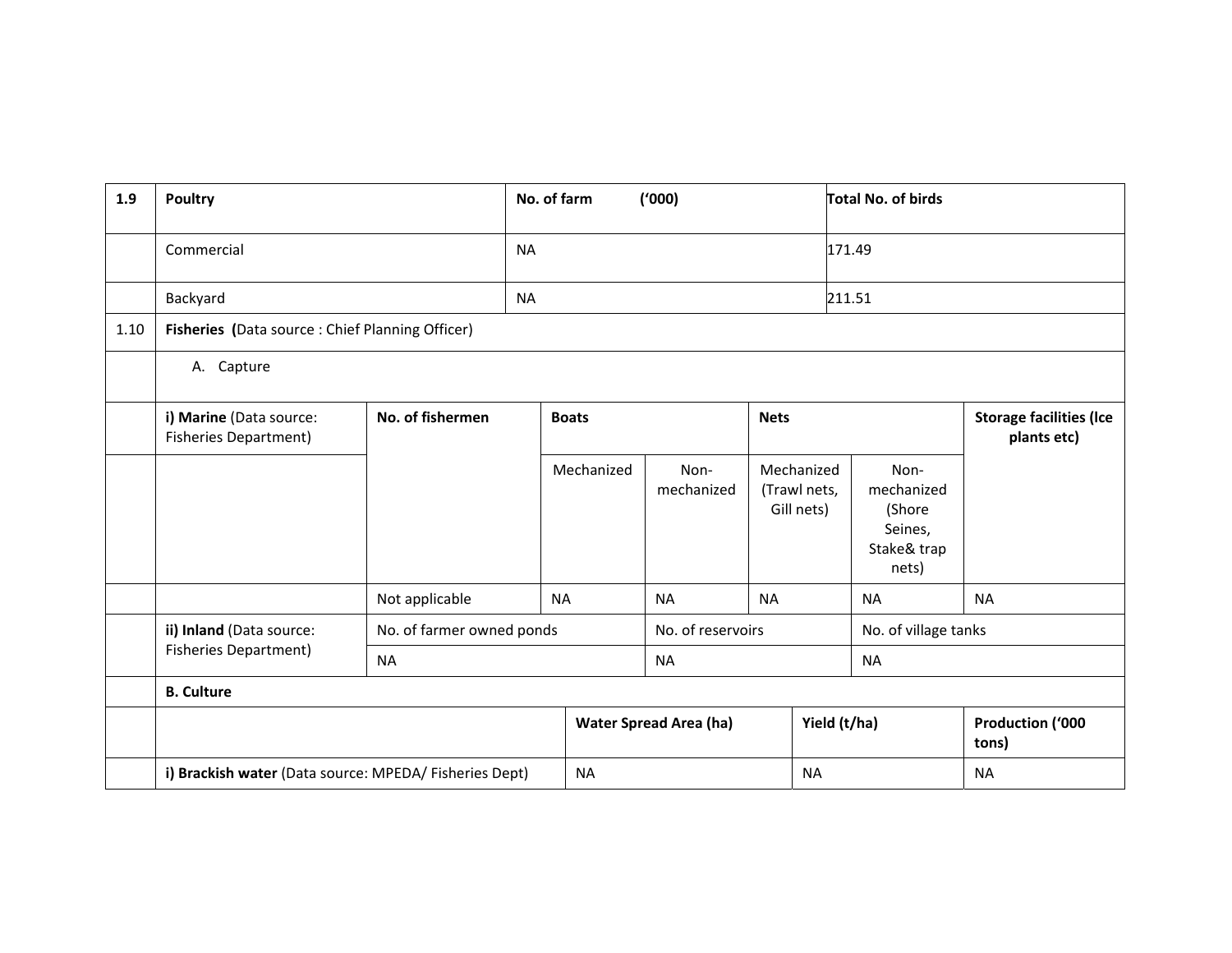| ii) Fresh water (Data source: Fisheries Dept) | $\sim$ $\sim$ $\sim$<br>1999.C | ـ | 3.39 |
|-----------------------------------------------|--------------------------------|---|------|
| Others                                        |                                |   |      |

**1.11 Production and productivity of major crops (Average of last 5 years: 2004, 05, 06, 07, 08)**

| 1.11 | Name of the          | <b>Kharif</b>            |                          | Rabi                     |                          | <b>Summer</b>            |                          | <b>Total</b>           |                          |
|------|----------------------|--------------------------|--------------------------|--------------------------|--------------------------|--------------------------|--------------------------|------------------------|--------------------------|
|      | crop                 | Production<br>('000 t)   | Productivity<br>(kg/ha)  | Production<br>('000 t)   | Productivity<br>(kg/ha)  | Production<br>('000 t)   | Productivity<br>(kg/ha)  | Production<br>('000 t) | Productivit<br>y (kg/ha) |
|      | Major Field crops    |                          |                          |                          |                          |                          |                          |                        |                          |
|      | Rice                 | 57.53                    | 3045.53                  | $\overline{\phantom{a}}$ | $\overline{\phantom{a}}$ | $\overline{\phantom{0}}$ | ٠                        | 57.53                  | 3045.53                  |
|      | Rapeseed-<br>mustard | $\overline{\phantom{a}}$ | $\overline{\phantom{a}}$ | 0.51                     | 800.00                   | $\blacksquare$           | ٠                        | 0.51                   | 800.00                   |
|      | Pea                  | $\overline{\phantom{a}}$ | -                        | 1.61                     | 1900                     | $\overline{\phantom{a}}$ | $\overline{\phantom{0}}$ | 1.61                   | 1900.00                  |
|      | Cabbage              | $\overline{\phantom{a}}$ | $\overline{\phantom{a}}$ | 6.19                     | 11050                    | $\blacksquare$           |                          | 3.64                   | 3115.25                  |
|      | Cauliflower          | $\overline{\phantom{a}}$ | -                        | 3.59                     | 9960                     | $\overline{\phantom{a}}$ |                          | 2.31                   | 2247.50                  |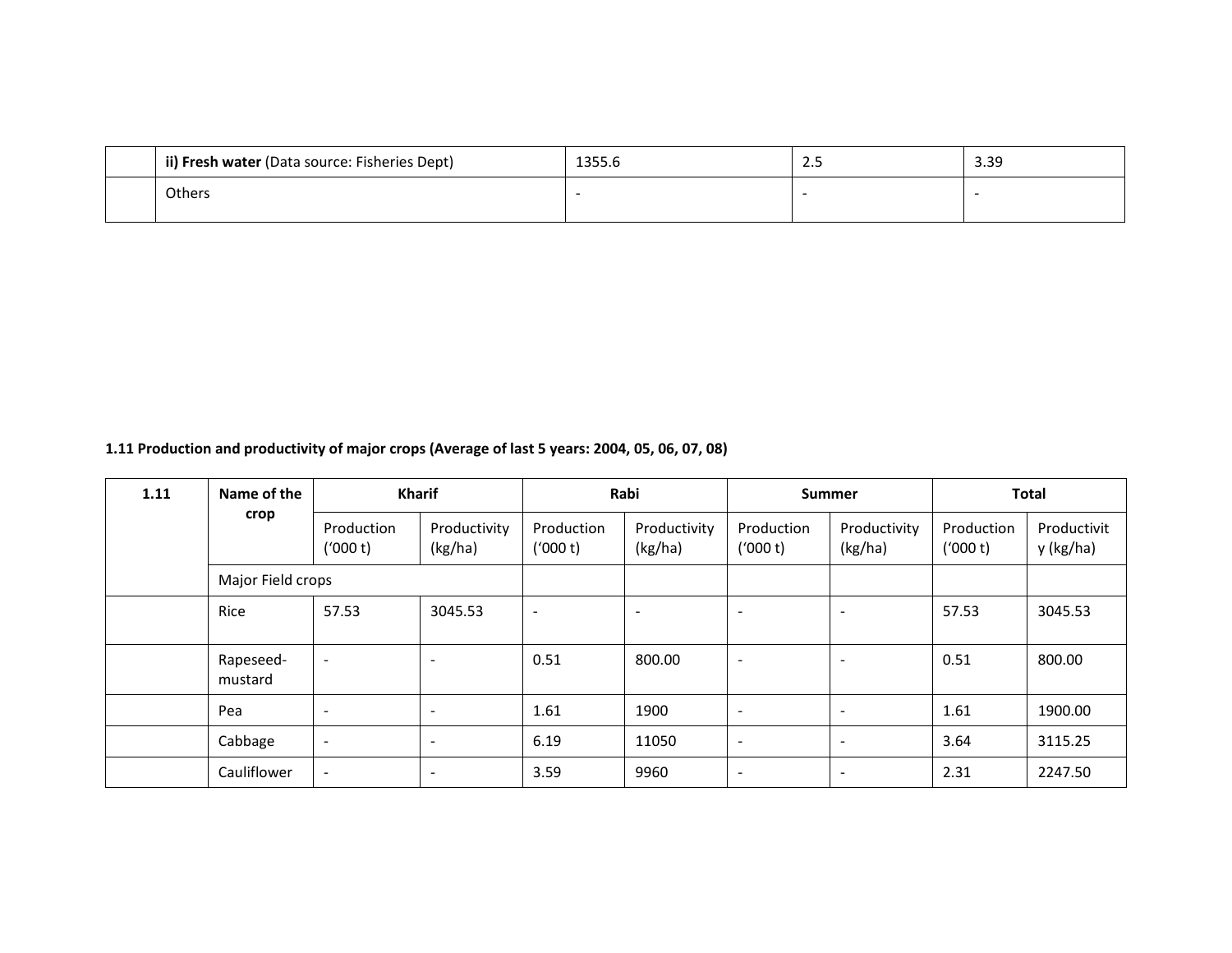| Potato | $\overline{\phantom{0}}$ | $\overline{\phantom{0}}$ | 2.04                     | 8160 | -                        |                          | 2.04                     | 8160                     |
|--------|--------------------------|--------------------------|--------------------------|------|--------------------------|--------------------------|--------------------------|--------------------------|
| Chilli | 8.49                     | 7510                     | $\overline{\phantom{0}}$ |      | $\overline{\phantom{a}}$ |                          | 8.49                     | 7510                     |
| Banana | 8.79                     | 12930                    | $\overline{\phantom{0}}$ |      | $\overline{\phantom{a}}$ |                          | 8.79                     | 12930                    |
| Tomato | 2.59                     | 12639                    | $\overline{\phantom{0}}$ | -    | $\overline{\phantom{a}}$ | $\overline{\phantom{0}}$ | $\overline{\phantom{0}}$ | $\overline{\phantom{0}}$ |
| Others | $\overline{\phantom{0}}$ | -                        | -                        |      | 5.91                     | 10622                    | 5.91                     | 10622                    |

| 1.12 | Sowing window for 5 major<br>crops (start and end of<br>sowing period) | Crop 1: Rice | $2:$ Pea | 3:Mustard | 4:Cabbage | 5:Cauliflower          |
|------|------------------------------------------------------------------------|--------------|----------|-----------|-----------|------------------------|
|      | Kharif-Rainfed                                                         | June to July |          |           |           | July -Sep (off season) |
|      | Kharif- Irrigated                                                      | June to July |          | ۰.        | -         |                        |
|      | Rabi-Rainfed                                                           | -            | Oct-Nov  | Oct-Nov   | Oct-Nov   | Oct-Nov                |
|      | Rabi-Irrigated                                                         | -            |          | Oct-Nov   | Oct-Nov   | Oct-Nov                |

| 1.13 | What is the major contingency the<br>district is prone to? (Tick mark)* | Regular | Occasional | <b>None</b> |
|------|-------------------------------------------------------------------------|---------|------------|-------------|
|      | Drought                                                                 |         |            |             |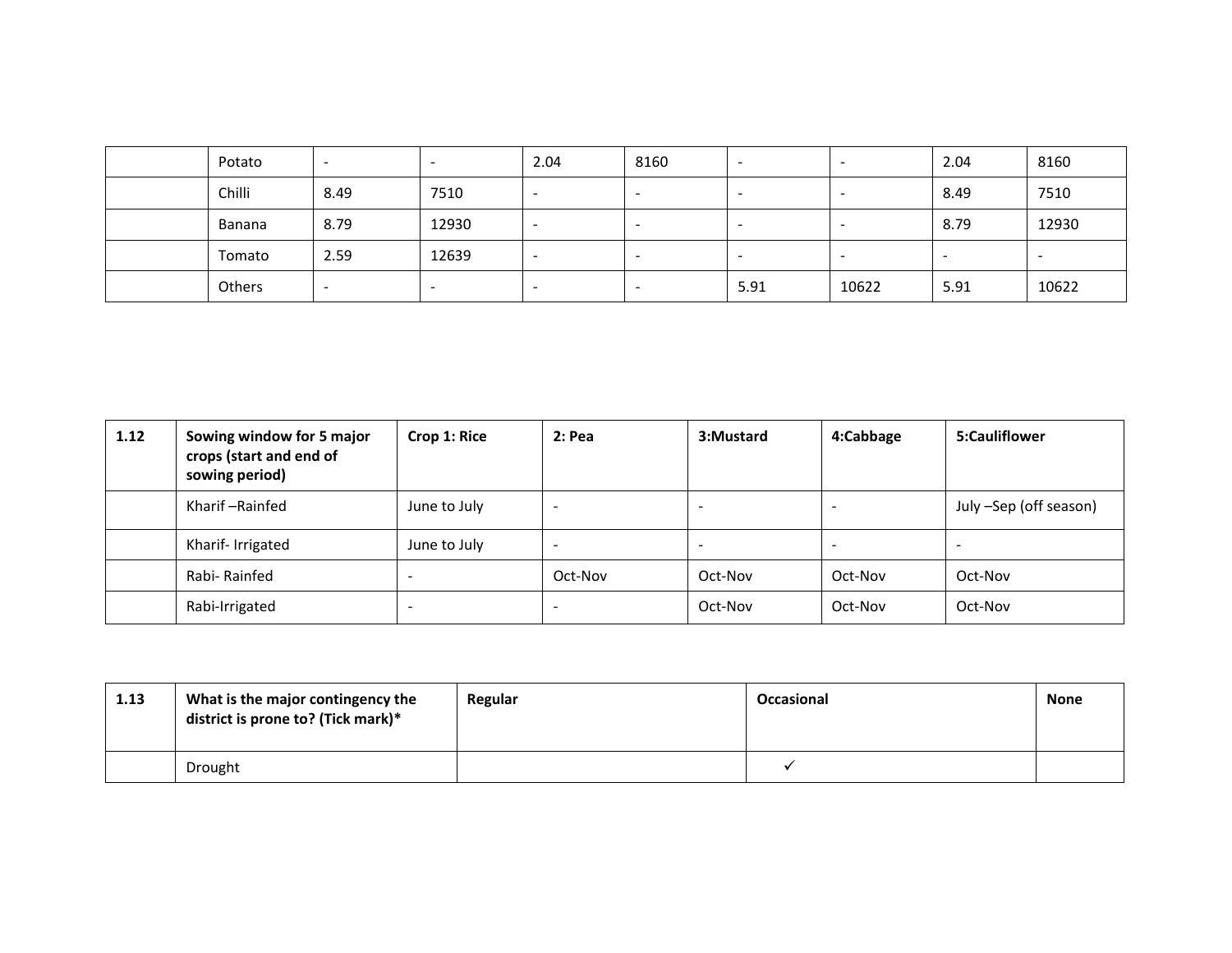| Flood                              | ✓             |                        |   |
|------------------------------------|---------------|------------------------|---|
| Cyclone                            |               | $\checkmark$           |   |
| Hail storm                         |               | $\checkmark$           |   |
| Heat wave                          |               |                        | ✓ |
| Cold wave                          |               | $\checkmark$           |   |
| Frost                              |               | $\checkmark$           |   |
| Sea water intrusion                |               |                        | ✓ |
| Pests and diseases others(specify) |               |                        |   |
| Rice                               | Leaf Blast    | Stem borer, gall midge |   |
| Potato                             | Leaf blight   |                        |   |
| Tomato                             | Blight, Borer | <b>Bacterial wilt</b>  |   |

\*Earlier table has now been converted to this format (Regular, Occasional and None)

| 1.14 | <b>Include Digital maps of</b><br>the district for | Location map of district with in State as Annexure I | <b>Enclosed: Yes</b> |
|------|----------------------------------------------------|------------------------------------------------------|----------------------|
|      |                                                    | Mean annual rainfall as Annexure II                  | <b>Enclosed: Yes</b> |
|      |                                                    | Soil map as Annexure III                             | <b>Enclosed: Yes</b> |

**2.0 Strategies for weather related contingencies**

**2.1 Drought**

**2.1.1 Rainfed situation**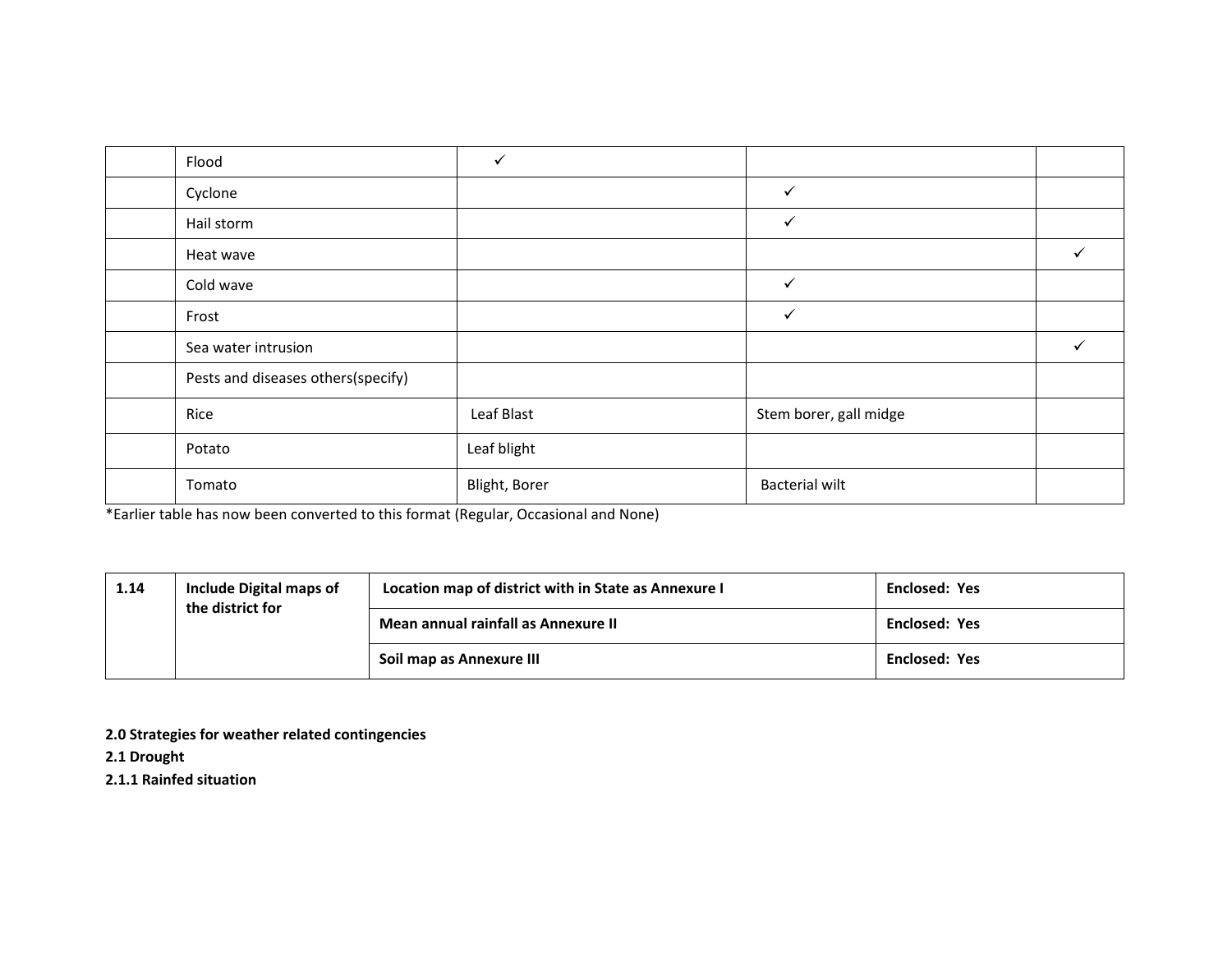| <b>Condition</b><br><b>Major Farming</b>                                                                                                                                                          |                                              | Crop/cropping system                              |              | <b>Suggested Contingency measures</b> |                |                              |                                                   |  |
|---------------------------------------------------------------------------------------------------------------------------------------------------------------------------------------------------|----------------------------------------------|---------------------------------------------------|--------------|---------------------------------------|----------------|------------------------------|---------------------------------------------------|--|
| Delayed onset                                                                                                                                                                                     | situation <sup>a</sup>                       |                                                   |              | Change in crop/ cropping<br>system    |                | <b>Agronomic measures</b>    | <b>Remarks</b><br><b>on</b><br>implemen<br>tation |  |
| Delay by 2<br>Medium lowland<br>Rice<br>weeks (4 <sup>th</sup> week<br>(RC Maniphou-7 and RC<br>and clay to sandy<br>of June)<br>soil(kharif cropping<br>Maniphou -10)<br>Kharif sowing:<br>area) |                                              |                                                   | Rice/mustard |                                       | $\blacksquare$ |                              |                                                   |  |
| I Fortnight of<br>July                                                                                                                                                                            |                                              | Groundnut(ICGS-76)<br>Pea (Arkel, Rachana, Local) |              | No change                             |                |                              |                                                   |  |
|                                                                                                                                                                                                   |                                              |                                                   |              | No change                             |                | $\overline{\phantom{a}}$     |                                                   |  |
|                                                                                                                                                                                                   |                                              | Soybean (JS-335)                                  |              | No change                             |                |                              |                                                   |  |
|                                                                                                                                                                                                   |                                              | Mustard (M-27, Local-Yella)                       |              | No change                             |                |                              |                                                   |  |
|                                                                                                                                                                                                   |                                              | Black gram                                        |              | No change                             |                | $\overline{\phantom{a}}$     |                                                   |  |
|                                                                                                                                                                                                   | Medium upland soils<br>(Rabi cropping areas) | Kharif                                            | Rabi         | <b>Kharif</b>                         | Rabi           |                              |                                                   |  |
|                                                                                                                                                                                                   |                                              | Fallow                                            | Rabi maize   | No change                             | No change      | $\qquad \qquad \blacksquare$ |                                                   |  |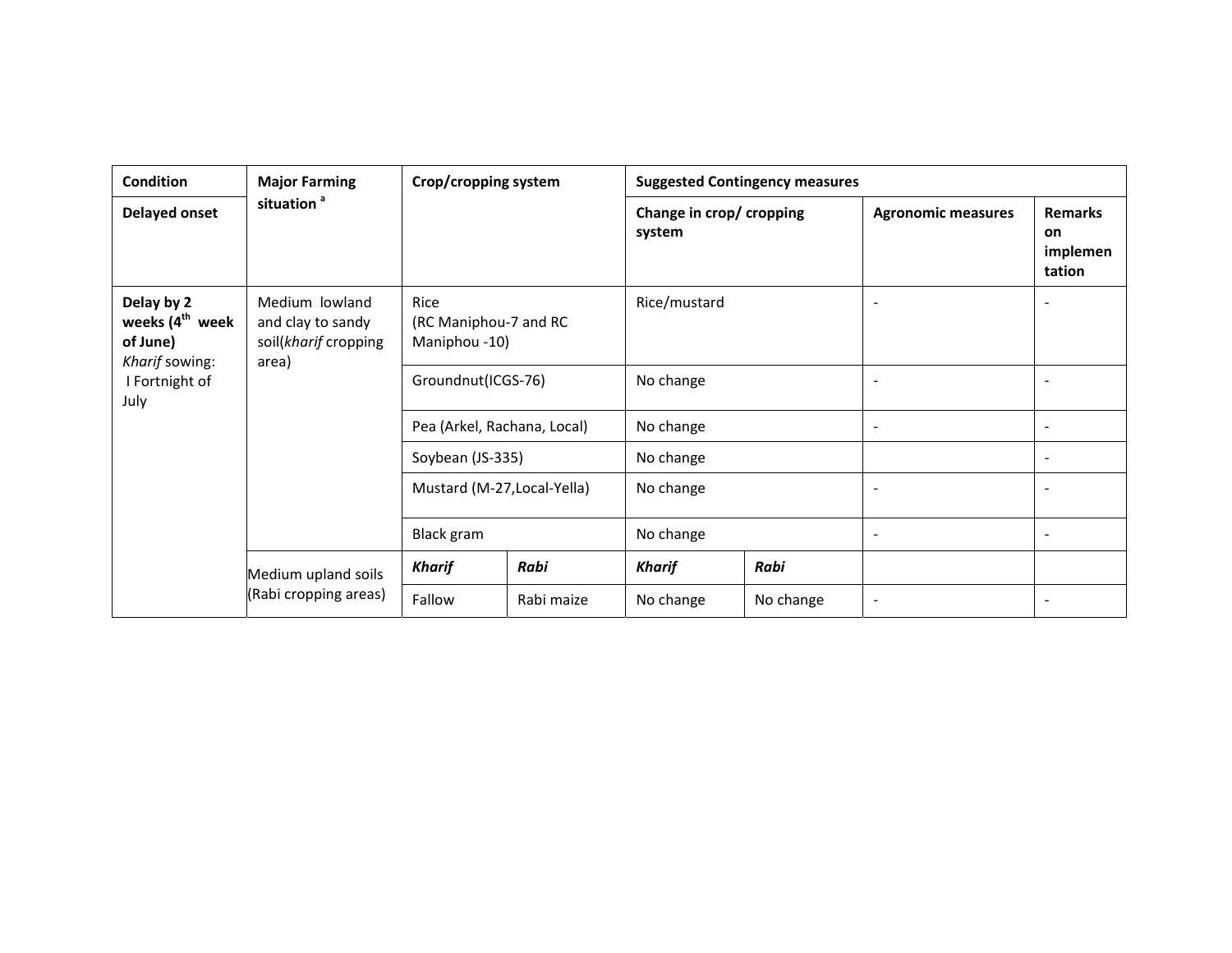| <b>Condition</b>                  | <b>Major Farming</b>                                    | Crop/cropping system |            | <b>Suggested Contingency measures</b> |           |                           |                                     |
|-----------------------------------|---------------------------------------------------------|----------------------|------------|---------------------------------------|-----------|---------------------------|-------------------------------------|
| delayed onset<br>Delay by 4 weeks | situation                                               |                      |            | Change in crop/ cropping<br>system    |           | <b>Agronomic measures</b> | <b>Remarks on</b><br>implementation |
| (July) 2 <sup>nd</sup> week       | Medium lowland                                          | Rice                 |            | No change                             |           | $\overline{\phantom{a}}$  | $\overline{\phantom{a}}$            |
| Kharif sowing: II                 | and clay to sandy<br>soils<br>(Kharif cropping<br>area) | Mustard              |            | No change                             |           | $\overline{\phantom{a}}$  | $\overline{\phantom{a}}$            |
| Fortnight of July                 |                                                         | Groundnut            |            | No change                             |           | $\overline{\phantom{a}}$  | $\overline{\phantom{0}}$            |
|                                   |                                                         | Soybean              |            | Mustard                               |           | $\overline{\phantom{0}}$  | $\overline{\phantom{a}}$            |
|                                   |                                                         | Black gram           |            | No change                             |           | $\overline{\phantom{a}}$  | $\overline{\phantom{a}}$            |
|                                   | Clay to sandy soils<br>(Rabi cropping area)             | <b>Kharif</b>        | Rabi       | <b>Kharif</b>                         | Rabi      |                           |                                     |
|                                   |                                                         | Fallow               | Rabi maize | No change                             | No change |                           | $\qquad \qquad \blacksquare$        |

| Condition                                 | <b>Major Farming</b>                |                              | Crop/cropping system | <b>Suggested Contingency measures</b> |                                    |                           |                                     |
|-------------------------------------------|-------------------------------------|------------------------------|----------------------|---------------------------------------|------------------------------------|---------------------------|-------------------------------------|
| Delayed onset                             | situation                           |                              |                      |                                       | Change in crop/ cropping<br>system | <b>Agronomic measures</b> | <b>Remarks on</b><br>implementation |
| Delay by 6<br>weeks (July 4 <sup>th</sup> | Medium lowland<br>and clay to sandy | <b>Rice</b><br>RC Maniphou-7 |                      | No change                             |                                    |                           |                                     |
| week)<br>Kharif sowing: I                 | soils<br>(Kharif cropping           | Groundnut                    |                      | No change                             |                                    |                           |                                     |
| Fortnight of                              | area)                               | Sovabean                     |                      | No change                             |                                    | ۰                         |                                     |
| August                                    |                                     | Blackgram                    |                      | No change                             |                                    |                           |                                     |
|                                           | Clay to sandy soils                 | <b>Kharif</b>                | Rabi                 | Kharif                                | Rabi                               |                           |                                     |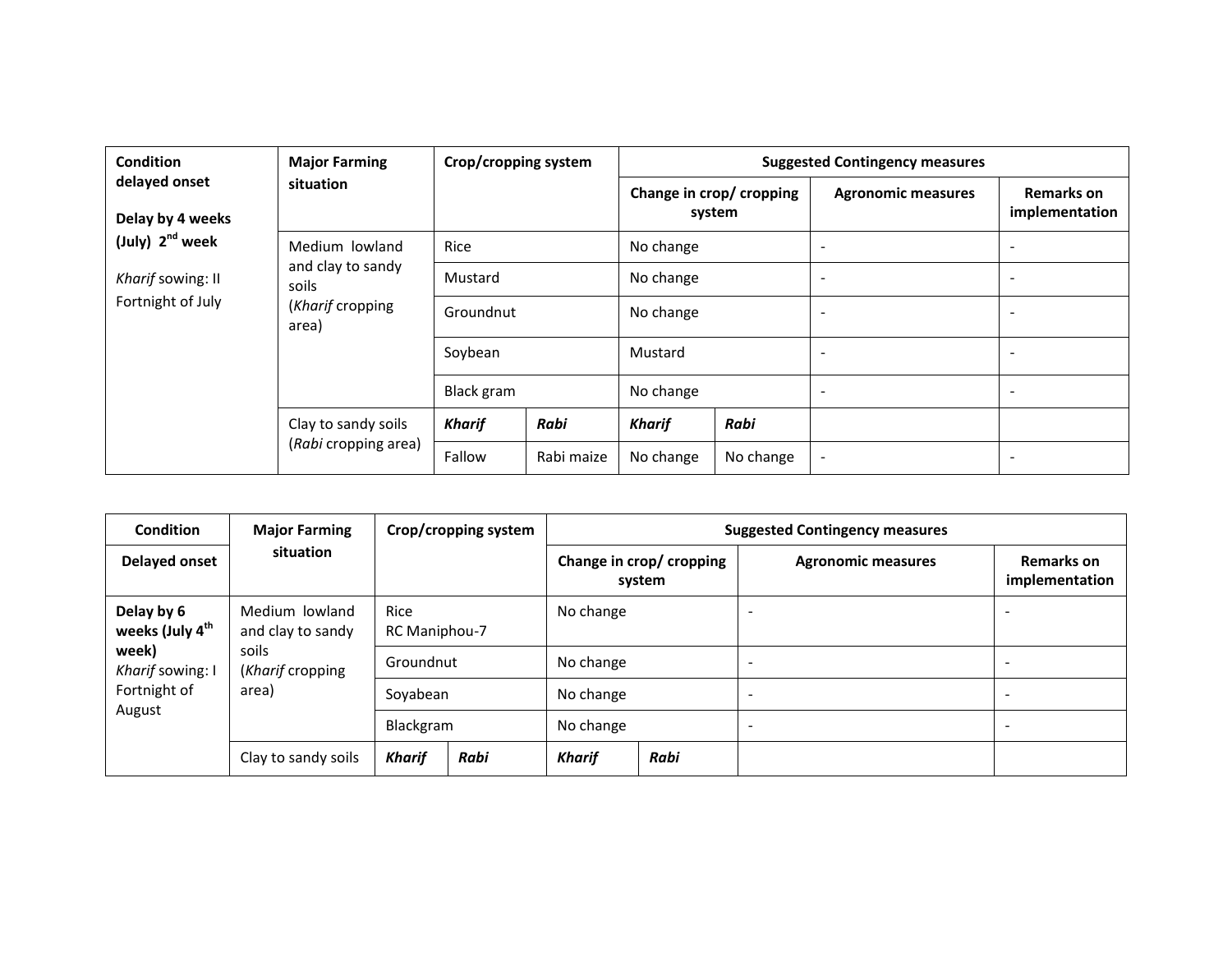| (Rabi cropping | Fallow | Rabi maize | No change | No change |  |
|----------------|--------|------------|-----------|-----------|--|
| area           |        |            |           |           |  |

| <b>Condition</b>                                         | <b>Major Farming</b>                                                |               | Crop/cropping system |               |                                    | <b>Suggested Contingency measures</b>                                                                                                      |                                         |
|----------------------------------------------------------|---------------------------------------------------------------------|---------------|----------------------|---------------|------------------------------------|--------------------------------------------------------------------------------------------------------------------------------------------|-----------------------------------------|
| <b>Delayed onset</b><br>Delay by 8<br>weeks (August      | situation                                                           |               |                      |               | Change in crop/ cropping<br>system | <b>Agronomic measures</b>                                                                                                                  | <b>Remarks on</b><br>implementati<br>on |
| 2nd week)<br>Kharif sowing: II<br>Fortnight of<br>August | Medium lowland and<br>clay to sandy soils<br>(Kharif cropping area) | Rice          |                      | No change     |                                    | Raised rice variety RC<br>Maniphou -7 nursery where<br>there is source of irrigation<br>water and plant 40 days old<br>seedlings 4-5/hill. | $\overline{\phantom{a}}$                |
|                                                          |                                                                     | Groundnut     |                      | No change     |                                    |                                                                                                                                            |                                         |
|                                                          |                                                                     | Soybean       |                      | No change     |                                    | Provide live saving irrigation<br>at critical stages. Increase<br>seed rate                                                                | $\blacksquare$                          |
|                                                          |                                                                     | Blackgram     |                      | No change     |                                    | Provide live saving irrigation<br>at critical stages. Short<br>duration variety like T-9 (65-<br>70 days) may be used                      | $\overline{\phantom{a}}$                |
|                                                          | Medium lowland and<br>clay to sandy soils                           | <b>Kharif</b> | Rabi                 | <b>Kharif</b> | Rabi                               | $\overline{\phantom{a}}$                                                                                                                   | $\overline{a}$                          |
|                                                          | (Rabi cropping area)                                                | Fallow        | Maize                | No change     | No change                          |                                                                                                                                            |                                         |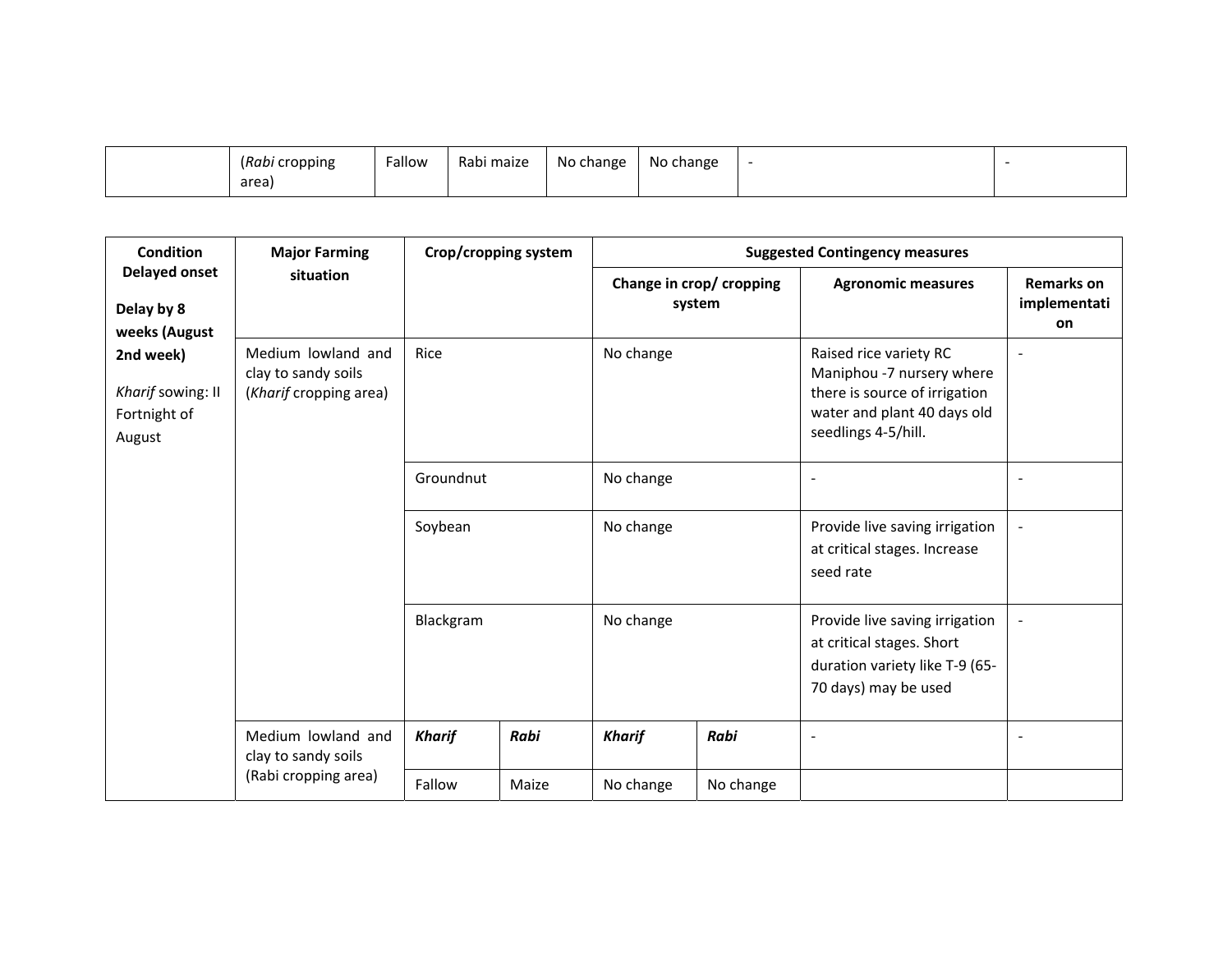**Normal, mid‐season and terminal draught situations**

| <b>Condition</b><br><b>Normal onset</b>                            | <b>Major Farming</b>                                                              | Crop/cropping |                                                                                                                                                                                                                                  | <b>Suggested Contingency measures</b>                                                                                                                                    |                                     |  |  |
|--------------------------------------------------------------------|-----------------------------------------------------------------------------------|---------------|----------------------------------------------------------------------------------------------------------------------------------------------------------------------------------------------------------------------------------|--------------------------------------------------------------------------------------------------------------------------------------------------------------------------|-------------------------------------|--|--|
| followed by 15-<br>20 days dry spell                               | situation                                                                         | system        | Crop management                                                                                                                                                                                                                  | Soil nutrient & moisture conservation<br>measures                                                                                                                        | <b>Remarks on</b><br>implementation |  |  |
| after sowing<br>leading to poor<br>germination /<br>crop stand etc | Medium<br>Rice<br>lowland and clay<br>to sandy soils<br>(Kharif cropping<br>area) |               | Live saving irrigation<br>may be given at<br>nursery stage .Foliar<br>application of urea 25<br>may be applied for<br>vegetative growth. If<br>germination % is less<br>than 50% re-sowing of<br>sprouted seed is<br>recommended | Plough the field 3-4 times followed by<br>harrowing to conserve the moisture .Apply<br>10-15t FYM/ha for retaining moisture and<br>improving physical condition of soil. |                                     |  |  |
|                                                                    | Upland and clay<br>to sandy soils<br>(Rabi cropping                               | Ground nut    | If germination is poor,<br>re sowing may be done                                                                                                                                                                                 | Furrow sowing along with mulching with<br>straw, tree leaves                                                                                                             |                                     |  |  |
|                                                                    | areas)                                                                            | Soybean       | Live saving irrigation<br>may be at one week<br>interval. If live saving<br>irrigation is not<br>possible, re sowing is<br>recommended                                                                                           | Mulching with straw between the rows is<br>recommended                                                                                                                   |                                     |  |  |
|                                                                    |                                                                                   | Redgram       | Left the plant as such<br>since the crop can<br>uptake water                                                                                                                                                                     | Mulching with straw between the rows is<br>suggested. Leaves fall from the plant serves<br>as mulching                                                                   |                                     |  |  |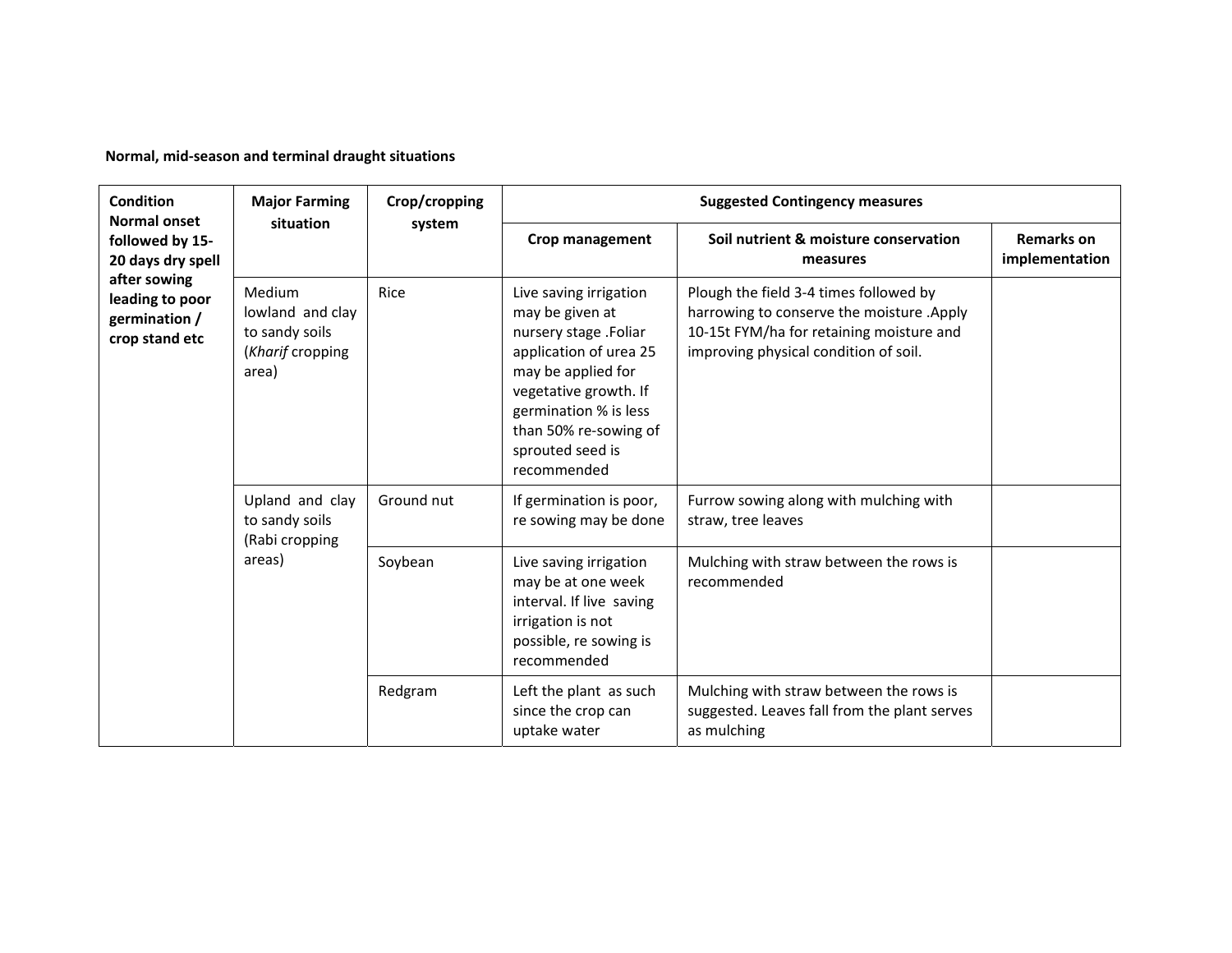| Condition                                                                                             | <b>Major Farming</b>                                                      | Crop/cropping | <b>Suggested Contingency measures</b>                                                                                |                                                                                                                                                                                |                                     |
|-------------------------------------------------------------------------------------------------------|---------------------------------------------------------------------------|---------------|----------------------------------------------------------------------------------------------------------------------|--------------------------------------------------------------------------------------------------------------------------------------------------------------------------------|-------------------------------------|
|                                                                                                       | situation                                                                 | system        | <b>Crop management</b>                                                                                               | Soil nutrient & moisture<br>conservation measures                                                                                                                              | <b>Remarks on</b><br>implementation |
| Mid season<br>drought (long<br>dry spell,<br>consecutive 2<br>weeks rainless<br>period $(>2.5$<br>mm) | Medium<br>lowland and clay<br>to sandy soils<br>(Kharif cropping<br>area) | Rice          | Select upland rice variety<br>like RC Maniphou-6. Split<br>application of nitrogen and<br>potash will be benefitted. | Thinning is must if plant<br>population is too high. If applied<br>FYM 10-15 t/ha which will retain<br>soil nutrients and moisture<br>availability                             |                                     |
| At vegetative<br>stage                                                                                | Upland and clay<br>to sandy soils                                         | Ground nut    | Make furrows with 7 cm<br>depth and sow the seed and<br>cover immediately after<br>sowing                            | mulching should be done in<br>between the rows to conserve<br>soil moisture                                                                                                    |                                     |
|                                                                                                       |                                                                           |               | Earthing up should be done<br>at 35 days DAS before peg<br>formation                                                 | Weeding should be done to<br>check plant nutrient uptake by<br>weeds.                                                                                                          |                                     |
|                                                                                                       |                                                                           | Soybean       | Select short duration<br>varieties JS-335,                                                                           | Soil conserving crops should be<br>raised in the field                                                                                                                         |                                     |
|                                                                                                       |                                                                           |               | Sow in furrows where<br>moisture is available and<br>cover immediately                                               | To check the soil erosion and<br>moisture conservation the seed<br>should be sown against the slope<br>Mulching in the rows will be<br>benefitted for moisture<br>conservation |                                     |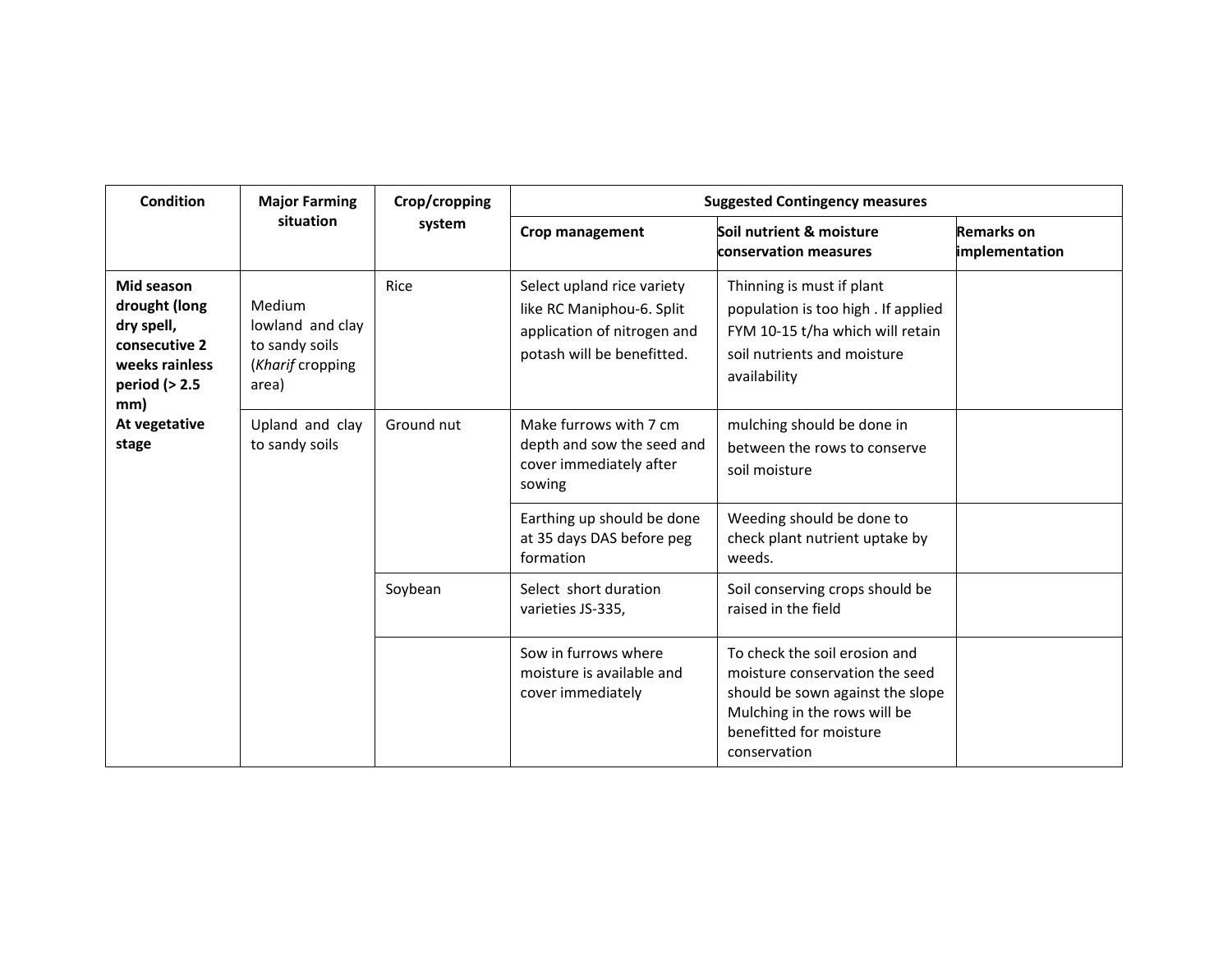| <b>Condition</b>                              | <b>Major Farming</b>                       | Crop/cropping | <b>Suggested Contingency measures</b>                              |                                                                                                                   |                                     |
|-----------------------------------------------|--------------------------------------------|---------------|--------------------------------------------------------------------|-------------------------------------------------------------------------------------------------------------------|-------------------------------------|
|                                               | situation                                  | system        | Crop management                                                    | Soil nutrient & moisture<br>conservation measures                                                                 | <b>Remarks on</b><br>implementation |
| Mid season<br>drought (long                   | Medium<br>lowland and                      | Rice          | Life saving irrigation at flowering stage                          | Apply split application of<br>nitrogen and potassium                                                              |                                     |
| dry spell)<br>at flowering<br>/fruiting stage | clay to sandy<br>soils<br>(Kharif cropping |               | Repairing of bunds around field to check<br>water loss             |                                                                                                                   |                                     |
|                                               | area)                                      | Ground nut    | Earthing up should be done to increase<br>peg formation            | Mulching should be given<br>between the rows by straw,<br>tree leaves of possible by<br>water hyacinth and azolla |                                     |
|                                               |                                            | Soya bean     | Select short duration varieties JS-335,                            | Soil conserving crops should<br>be raised in the field                                                            |                                     |
|                                               |                                            |               | Spray monocrotophos 40 EC @<br>1.5ml/litre to control caterpillars | Mulching in the rows with be<br>benefitted for moisture<br>conservation                                           |                                     |
|                                               |                                            |               |                                                                    | Leaves fall in the plot itself<br>serves as moisture<br>conservation moisture                                     |                                     |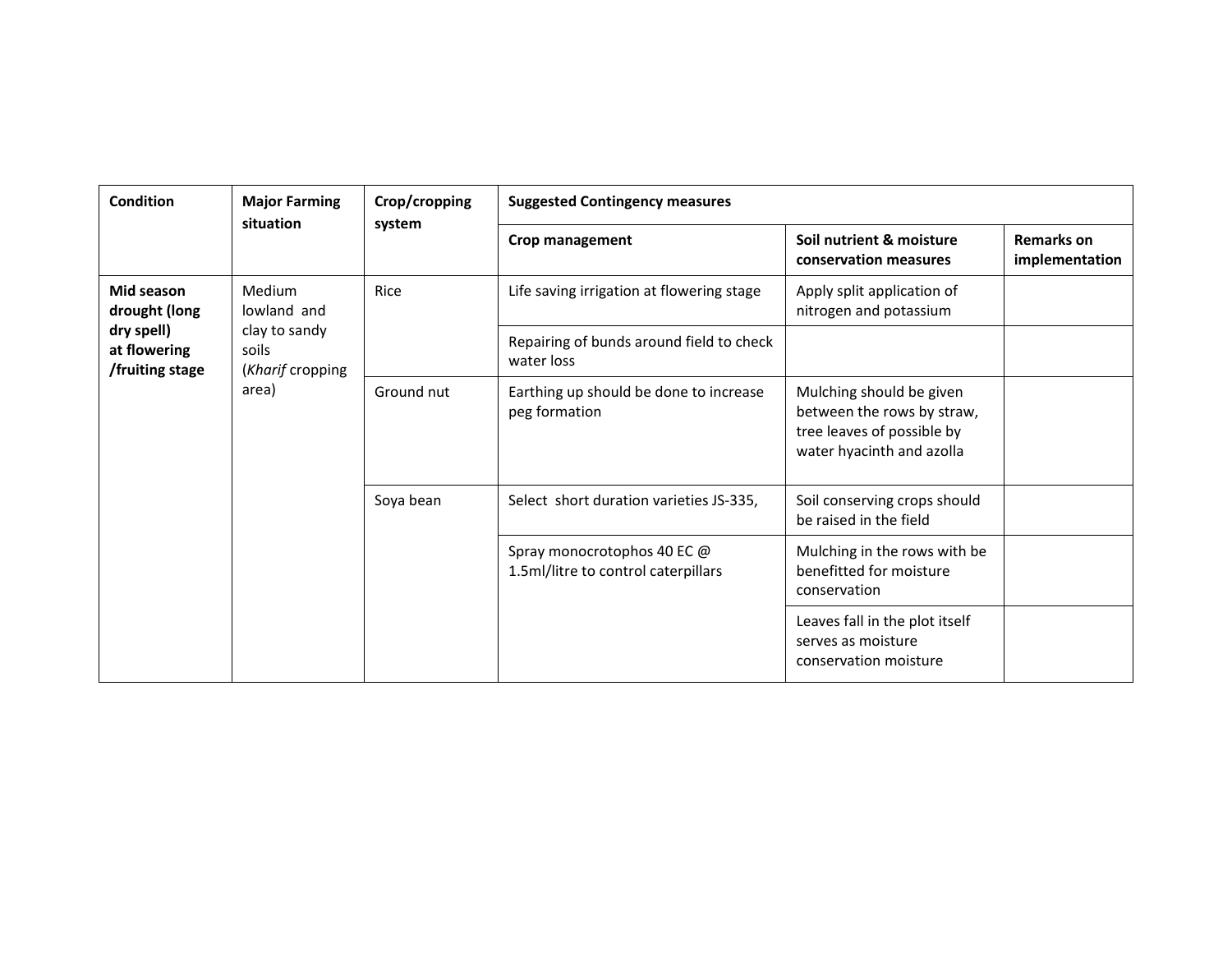| Condition                  | <b>Major Farming</b><br>situation                                | Crop/cropping<br>system | <b>Suggested Contingency measures</b>                                                                                                                                      |                                                                                                                                               |                                     |
|----------------------------|------------------------------------------------------------------|-------------------------|----------------------------------------------------------------------------------------------------------------------------------------------------------------------------|-----------------------------------------------------------------------------------------------------------------------------------------------|-------------------------------------|
| <b>Terminal</b><br>drought |                                                                  |                         | Crop management                                                                                                                                                            | Soil nutrient & moisture<br>conservation measures                                                                                             | <b>Remarks on</b><br>implementation |
|                            | Medium<br>lowland and clay<br>to sandy soils<br>(Kharif cropping | Rice                    | Harvest the crop for grain purpose                                                                                                                                         | Plough repeatedly 3-4 times<br>followed by harrowing to<br>increase soil fertility and soil<br>moisture for rabi season                       |                                     |
|                            | area)                                                            |                         | If the expected yield is to poor,<br>harvest the grain filled panicle only                                                                                                 | The prepared field should be<br>planned for rabi pulse and oil<br>seed crops. For mustard var.<br>M-27, pea var. Rachna may be<br>recommended |                                     |
|                            |                                                                  | Ground nut              | Short duration varieties like JL-24<br>(100 days)TAG -24(100 days) usually<br>infected by caterpillars and Tikka<br>disease plant protection measure<br>should be taken up | Left all the plants and roots to<br>increase fertility for rabi crop                                                                          |                                     |
|                            |                                                                  | Soybean                 | Select short duration varieties JS-<br>335,                                                                                                                                | Soil conserving crops should<br>be raised in the field                                                                                        |                                     |
|                            |                                                                  |                         | Plant protection measure should be<br>taken up                                                                                                                             | Mulching in the rows with be<br>benefitted for moisture<br>conservation                                                                       |                                     |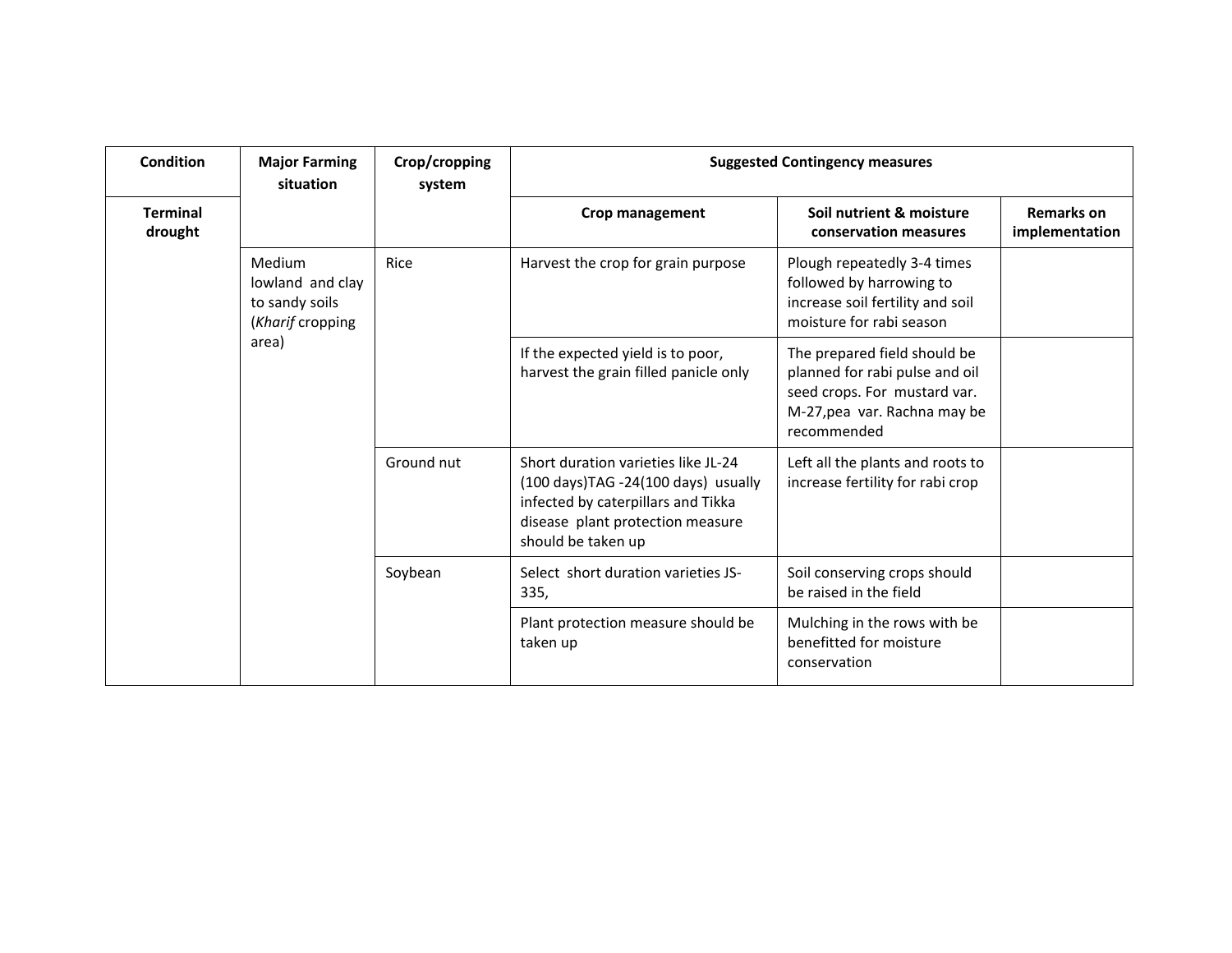#### **2.1.2 Irrigated situation**

| Condition                                                 |                                              |                                 | <b>Suggested Contingency measures</b> |                                                                                                                          |                                                |
|-----------------------------------------------------------|----------------------------------------------|---------------------------------|---------------------------------------|--------------------------------------------------------------------------------------------------------------------------|------------------------------------------------|
|                                                           | <b>Major Farming</b><br>situation            | Normal crop/<br>cropping system | Change in crop/<br>cropping system    | <b>Agronomic measures</b>                                                                                                | <b>Remarks on</b><br>Implementati<br><b>on</b> |
| Delayed / limited<br>release of water<br>in canals due to | Medium lowland<br>and clay to sandy<br>soils | Rice                            | Rice- mustard/pea                     | Prepare rice seed bed near the pond or<br>any other water source. Select var. RC<br>maniphou-6 which required less water |                                                |
| low rainfall                                              | (Kharif cropping<br>area)                    | Mustard<br>Mustard-rice         |                                       | Zero tillage cultivation                                                                                                 |                                                |
|                                                           |                                              | Mustard                         | Rice-mustard                          | Zero tillage sowing followed by<br>application of nitrogen fertilizer at<br>30days and 60 days DAP                       |                                                |
|                                                           |                                              | pea                             | Rice-pea                              | Sow the seed of pea variety Rachna in<br>well pulverized field until monsoon set                                         |                                                |
|                                                           |                                              |                                 |                                       | Soil moisture should be maintained at<br>flowering stage                                                                 |                                                |
|                                                           |                                              |                                 |                                       | Spray Monocrotophos 40 EC @<br>1.5ml/litre to control pod borer                                                          |                                                |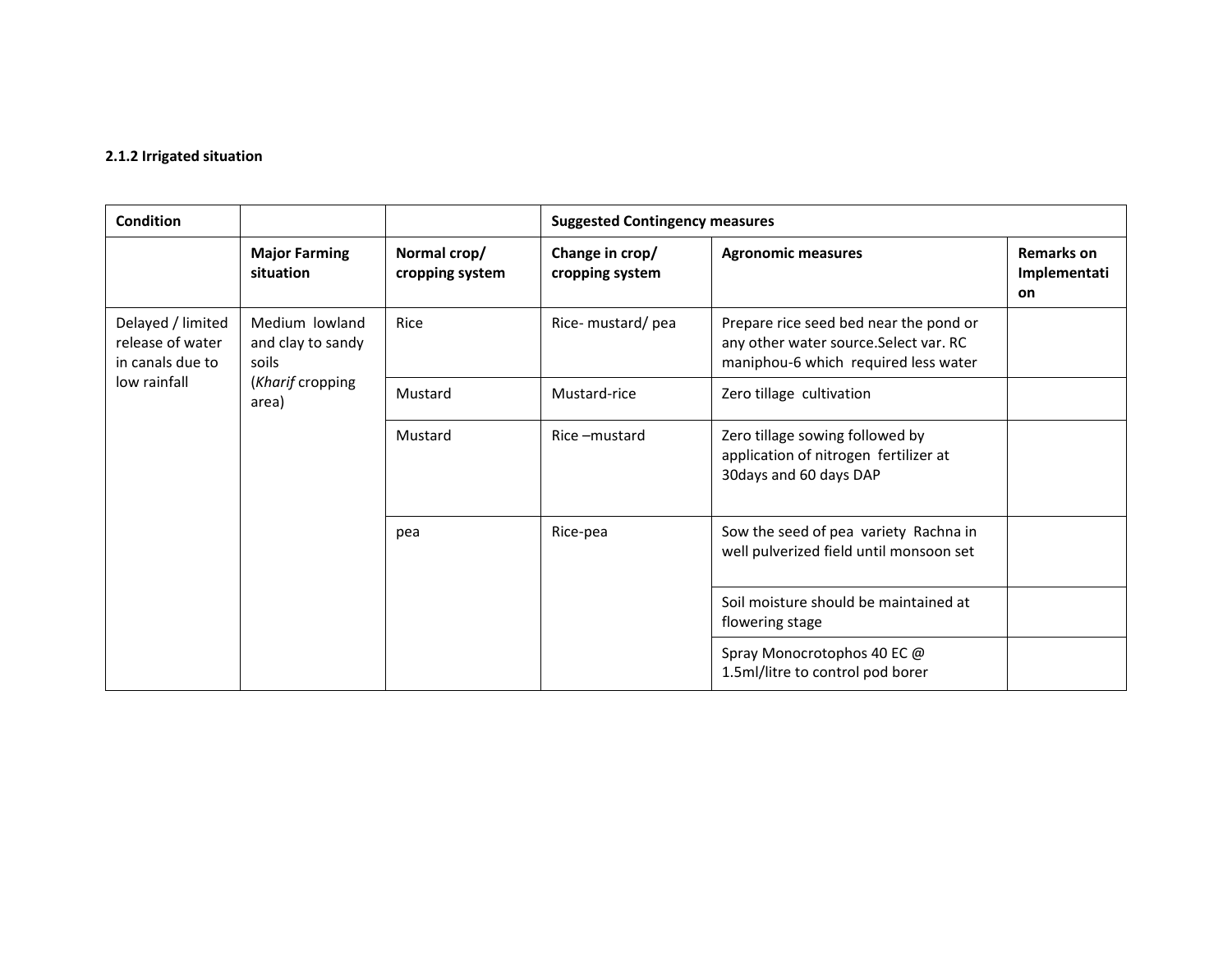| <b>Condition</b>                                                                 | <b>Suggested contingency measure</b>                                                                                                                                                                                                                                       |                                                                                                                                                                                                                                                                                                                                                                                                                                                                                                                                                                                                                     |                                                                                                                                                                                                                                                                                               |                                                                                                                                                                                                                                                                                                                                                                                                                                                                                           |  |  |
|----------------------------------------------------------------------------------|----------------------------------------------------------------------------------------------------------------------------------------------------------------------------------------------------------------------------------------------------------------------------|---------------------------------------------------------------------------------------------------------------------------------------------------------------------------------------------------------------------------------------------------------------------------------------------------------------------------------------------------------------------------------------------------------------------------------------------------------------------------------------------------------------------------------------------------------------------------------------------------------------------|-----------------------------------------------------------------------------------------------------------------------------------------------------------------------------------------------------------------------------------------------------------------------------------------------|-------------------------------------------------------------------------------------------------------------------------------------------------------------------------------------------------------------------------------------------------------------------------------------------------------------------------------------------------------------------------------------------------------------------------------------------------------------------------------------------|--|--|
| Continuous<br>high rainfall<br>in a short<br>span leading<br>to water<br>logging | <b>Vegetative stage</b>                                                                                                                                                                                                                                                    | <b>Flowering stage</b>                                                                                                                                                                                                                                                                                                                                                                                                                                                                                                                                                                                              | <b>Crop maturity</b>                                                                                                                                                                                                                                                                          | <b>Post harvest</b>                                                                                                                                                                                                                                                                                                                                                                                                                                                                       |  |  |
| Rice                                                                             | loss<br>2. If the crop is submerged<br>5-7 days the plant will die<br>so, the flood water will<br>drain<br>out<br>be<br>and<br>maintained 5-8 cm<br>Weeding should be done<br>at tillering and PI stage. 3.<br>Plant<br>protection<br>should<br>be<br>measures<br>taken up | 1. Prepare bund around the $\vert$ 1. Apply irrigation from ponds and rivers<br>field to save from water $\beta$ . The flowering is very critical stage for $\beta$ . Harvest the rice where<br>the crop production if the crop is<br>submerged up to flower part, the<br>pollen grains will wash away and it will<br>lead chaffy grains so, all the excess<br>water caused by unusual rain should 3.<br>be drained out and maintain the same<br>depth 5-8 cm<br>An RC Maniphou variety is preferable.<br>Frequent irrigation should be given to<br>maintain water temperature<br>and<br>enhances vegetative growth | 75% panicles are matured.<br>Water should be draining 2.<br>out 10-15 days before<br>harvested.<br>Drain out water 10 days<br>before harvesting<br>4. If the temperature is raised<br>disease<br>and<br>pest<br>population is increased so<br>plant protection measures<br>should be taken up | Drain out the excess water $\vert$ 1. Harvest and dry by making<br>bundles to increase grain<br>filling<br>Dry the seed on a concrete<br>floor or frequently<br>turn<br>over the seed<br>until the<br>seed dried<br>3. Harvest when panicle is<br>yellow<br>turned<br>75%<br>Moisture<br>level<br>matured.<br>should be 10-12% and store<br>properly for enhancing<br>germination. Gunny bag<br>storage is preferred and for<br>seed proposes store in RC-<br>bin can be used for 2 years |  |  |
| Soyabean                                                                         | Weeding<br>should be done<br>Excess water should be<br>drain out since it is<br>moisture sensitive plant                                                                                                                                                                   | at 40 days $\vert$ 1. Weeding at 60 days after sowing                                                                                                                                                                                                                                                                                                                                                                                                                                                                                                                                                               | Mulching in between rows 1<br>for moisture conservation<br>Timely harvest when pods<br>turn yellow                                                                                                                                                                                            | Dry the seed 3-4 days with<br>plants and sun dried 2-3<br>days<br>about<br>10-12%<br>moisture content<br>2. Threshing the plant and                                                                                                                                                                                                                                                                                                                                                       |  |  |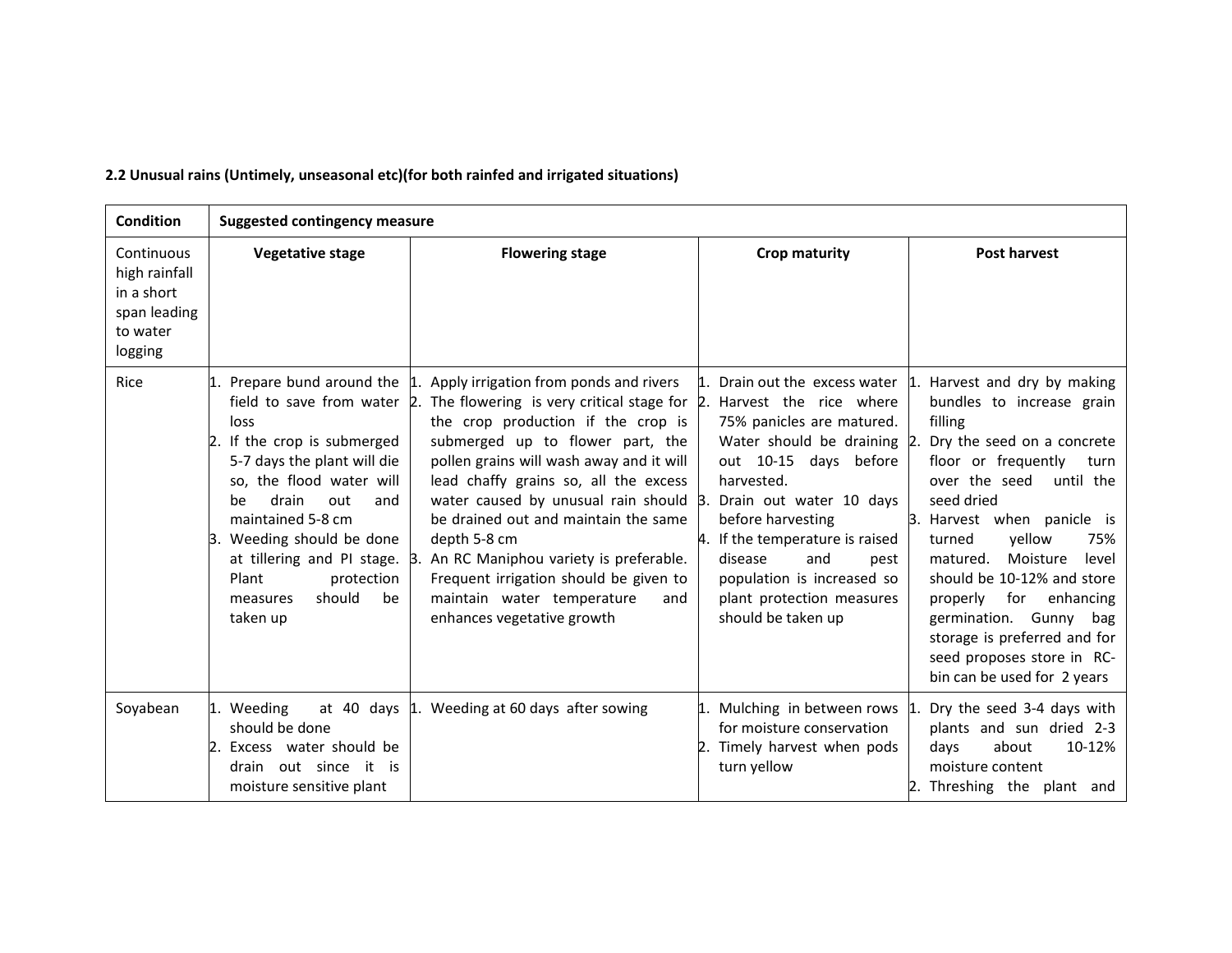|                             |                                                                                                                            |                                                                                                                                    |                                                                                                                                                                                                                 | screening the seeds and<br>removed other unwanted<br>debris and sundry.<br>3. Separate the grains<br>and<br>store in gunny bags                                                                                                                                            |
|-----------------------------|----------------------------------------------------------------------------------------------------------------------------|------------------------------------------------------------------------------------------------------------------------------------|-----------------------------------------------------------------------------------------------------------------------------------------------------------------------------------------------------------------|----------------------------------------------------------------------------------------------------------------------------------------------------------------------------------------------------------------------------------------------------------------------------|
|                             | should be done<br>2. Proper drainage should<br>be made in and around<br>the field<br>B. Make the field clean by<br>weeding | Ground nut $\mu$ . Earthing up in groundnut $\mu$ . Drain out the excess water to avoid $\mu$ . All<br>water logging               | the<br>matured<br>should be harvested time<br>prevent<br>to<br>I۷<br>germination<br>Disease free pods should<br>be harvested                                                                                    | seed 1. Harvested<br>crop, spread<br>and sundry for 2-3 days<br>from 2. Pods should be dried after<br>harvesting reduced to 10%<br>moisture.                                                                                                                               |
| <b>Black gram</b>           | 1. Proper bed<br>prepared                                                                                                  | should be $\vert$ 1. Weedicide should not be applied in the<br>black gram at any stage<br>2. Hand weeding is preferred if possible | All the matured<br>should be harvested timely<br>from<br>prevent<br>to<br>germination<br>Harvesting should be done<br>when crop is 75% matured<br>Pods should not allowed to<br>over mature<br>to<br>shattering | seed 1. pods should be harvested,<br>dried and spread in the<br>shed<br>2. Dry the seed on a concrete<br>floor and frequently turn<br>until the<br>over the seed<br>seed dried<br>avoid 3. Pods should be dried after<br>harvesting so that moisture<br>is reduced to 10%. |
| Mustard                     | 1. Thinning should be done<br>recommended<br>Apply<br>2.<br>dose of fertilizers to give<br>higher yield                    | 1. Apply irrigation                                                                                                                | avoid<br>mature to<br>over<br>shattering                                                                                                                                                                        | Harvested as soon as it $\vert$ 1. Proper drying should be<br>done<br>ripening and prevent seed 2. After proper drying, seed<br>are stored in dry and cold<br>place                                                                                                        |
| Outbreak of<br>and<br>pests |                                                                                                                            | The control measures may be taken up as per package of practices                                                                   |                                                                                                                                                                                                                 |                                                                                                                                                                                                                                                                            |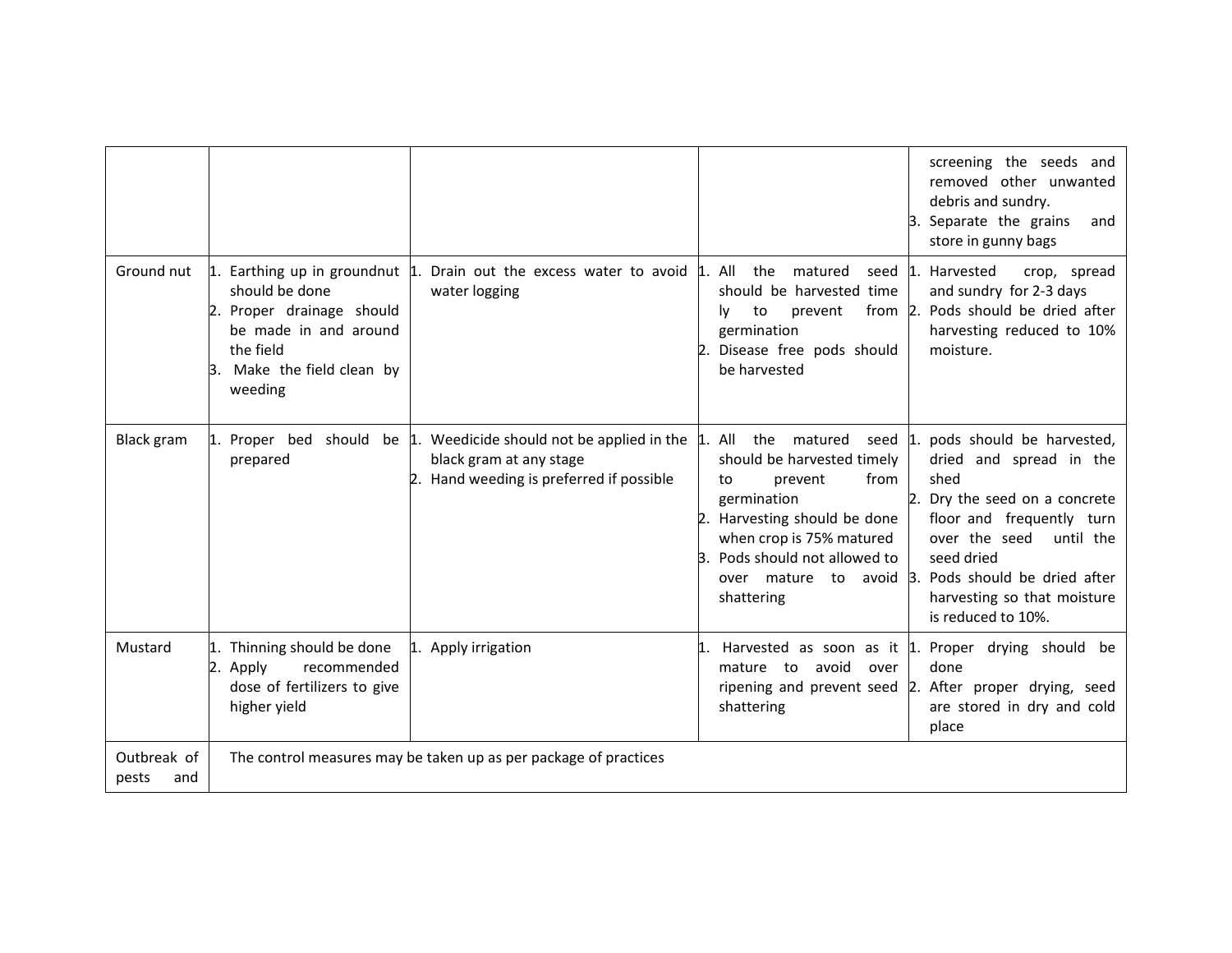| diseases   |
|------------|
| due<br>to  |
| unseasonal |
| rains      |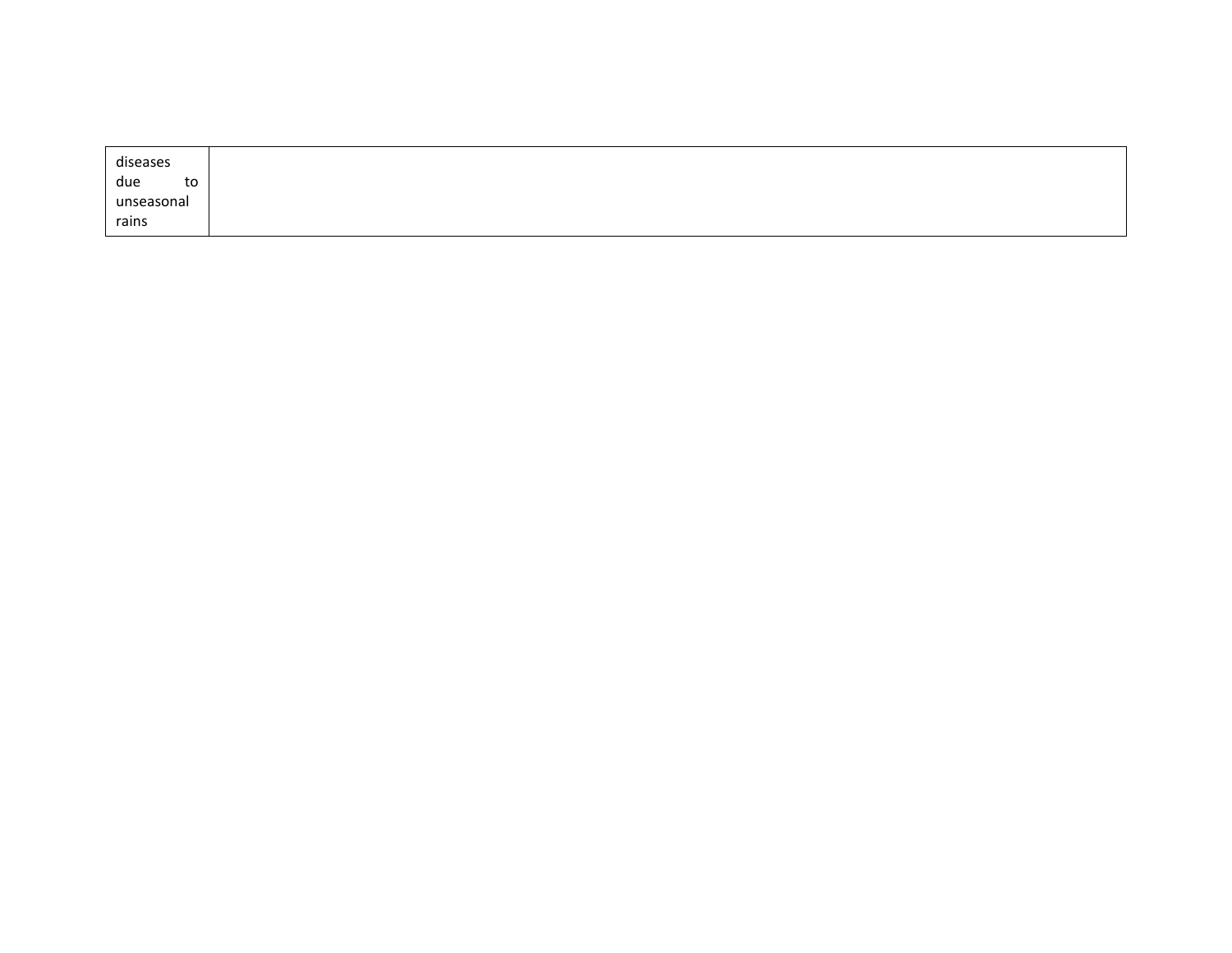#### **2.3 Floods**

| <b>Condition</b>                                        | <b>Suggested contingency measure</b>                                                                                             |                                                                                                                                                                                                                                                                      |                                                                                                                                                                                                                                                                               |                                                                                                                                                                                                                                                                                                                                                                                                                                                                    |  |  |
|---------------------------------------------------------|----------------------------------------------------------------------------------------------------------------------------------|----------------------------------------------------------------------------------------------------------------------------------------------------------------------------------------------------------------------------------------------------------------------|-------------------------------------------------------------------------------------------------------------------------------------------------------------------------------------------------------------------------------------------------------------------------------|--------------------------------------------------------------------------------------------------------------------------------------------------------------------------------------------------------------------------------------------------------------------------------------------------------------------------------------------------------------------------------------------------------------------------------------------------------------------|--|--|
| Transient<br>water<br>logging/<br>partial<br>inundation | <b>Seedling</b><br>/nursery stage                                                                                                | <b>Vegetative stage</b>                                                                                                                                                                                                                                              | <b>Reproductive stage</b>                                                                                                                                                                                                                                                     | At harvest                                                                                                                                                                                                                                                                                                                                                                                                                                                         |  |  |
| Early Rice                                              | Usually all the<br>l1.<br>stagnant water<br>should drain<br>out and<br>maintain 2-3 cm<br>depth during<br>the seedling<br>stage. | During the vegetative or<br>tillering stage all the<br>stagnant water cause by<br>uncertain floods should<br>be drain out<br>The flood water should<br>not be allowed to<br>submerge rice plant $5-6$<br>days, so it may lead crop<br>damage in flood prone<br>areas | Variety China-1, HYV RC-<br>11.<br>Maniphou-4 and RC<br>Maniphou-5 may be<br>recommended<br>During this stage water<br>2.<br>should not allowed<br>submerged the flower<br>part of rice otherwise all<br>the pollen grain will wash<br>away and it will lead<br>chaffy grain. | 1. Some local variety China 1 and HYV like RC<br>Maniphou 4, RC Maniphou 5 may be grown in the<br>low laying areas/flood prone areas. These<br>varieties are generally sown as a direct seeded or<br>transplanted in the month of March/April and<br>harvested in the month of July.<br>2. In July flood water submerge the plant up to 52<br>cm level, the matured panicle should be harvested<br>and left the rice straw by cutting and by using<br>local boats. |  |  |
| <b>Kharif Rice</b>                                      | If the nursery<br>11.<br>sown in the<br>month of June<br>is damaged by<br>flood, it may<br>re-sown in the<br>months of July      | During the vegetative or<br>11.<br>tillering stage all the<br>stagnant water cause by<br>uncertain floods should<br>be drain out.<br>2. The flood water should                                                                                                       | l1.<br>floating<br>rice/deep  1.<br>The<br>water rice variety KD14-7-<br>9 may grown in the flood<br>prone area<br>2. Variety China-1, HYV<br>-RC<br>Maniphou-4<br>RC<br>and                                                                                                  | The harvested rice should make bundle wise and<br>dry in the rain protected place and thresh<br>manually as soon as possible before germination.<br>Drying under direct sun with frequent over<br>$\mathsf{R}$<br>turning to bring down seed moisture level up to                                                                                                                                                                                                  |  |  |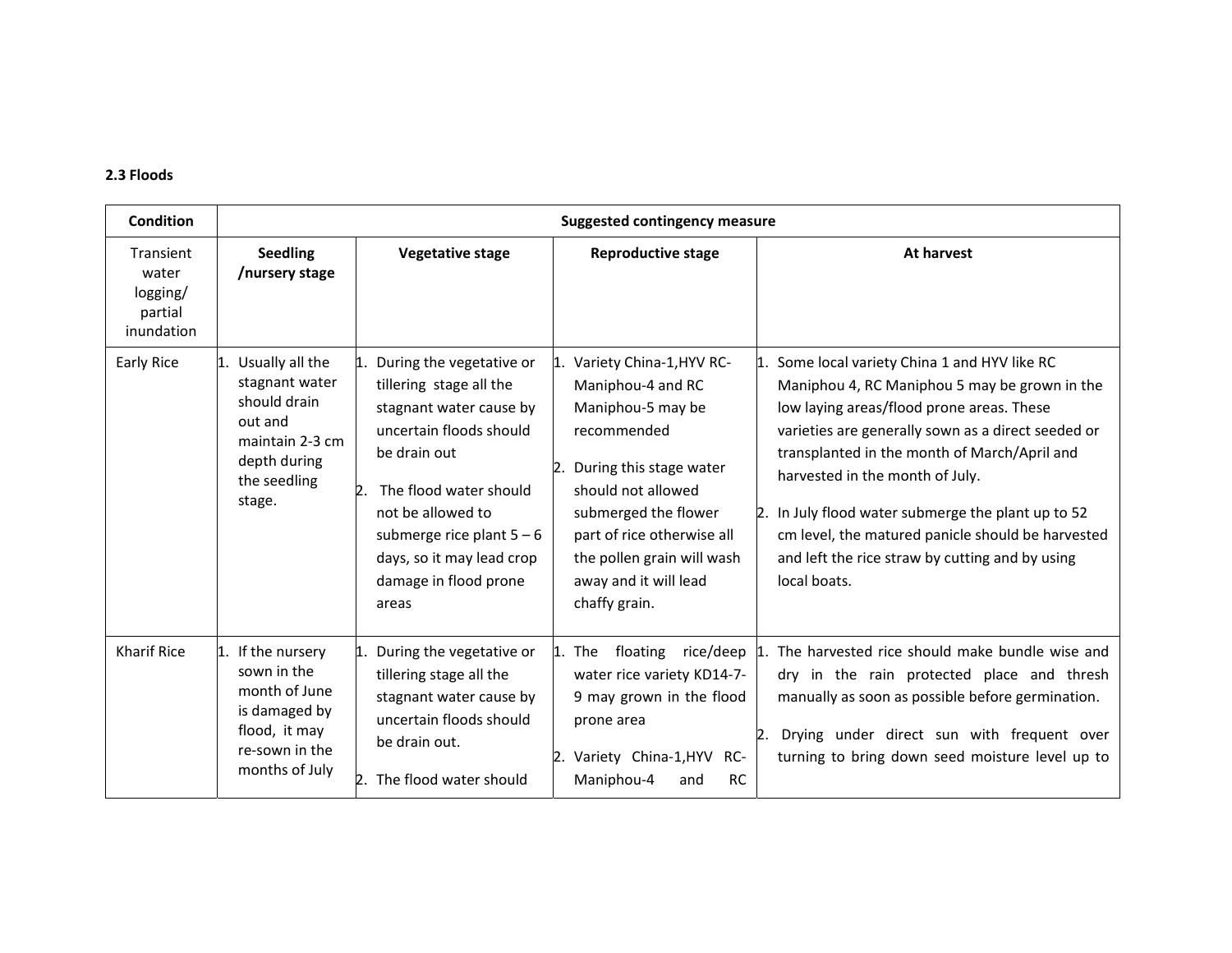|                  |                                                                                                                                                                     | not be allowed to<br>submerge rice plant $5-6$<br>days, so it may lead crop<br>damage in flood prone<br>areas.                                                                                                                | Maniphou-5<br>be<br>may<br>recommended                                                                                                                           | 10%.                                                                                                                                                                                            |
|------------------|---------------------------------------------------------------------------------------------------------------------------------------------------------------------|-------------------------------------------------------------------------------------------------------------------------------------------------------------------------------------------------------------------------------|------------------------------------------------------------------------------------------------------------------------------------------------------------------|-------------------------------------------------------------------------------------------------------------------------------------------------------------------------------------------------|
| <b>Cucurbits</b> | Shift<br>1.<br>immediately to<br>a safer place,<br>is suggested.<br>Avoid raising in<br>12<br>open nursery<br>field pro-tray is<br>suggested for<br>nursery raising | Bunds or drainage facility<br>is made before rainy<br>season.<br>pro-tray nursery 2. Low cost poly house is<br>preferred, time of<br>transplanting is change<br>either before or after<br>flood by using low tunnel<br>system | Rain shelter and bunds<br>$\mathbf{1}$ .<br>are helpful.<br>2. Sufficient drainage<br>system is provided, rain<br>shelter facility may also<br>suggested         | 1. Mature ones and low quality crops should be<br>harvested<br>Separate ripe and unripe fruit, drying in well<br>2.<br>ventilated room and zero energy cool chamber for<br>a week for marketing |
| Solanaceae       | Totally avoid<br>from flood                                                                                                                                         | 1. Drained is must,<br>caterpillar is active in this<br>stage, powdery mildew is<br>increased.<br>Prophylactic measures is<br>taken up                                                                                        | Formation of pod is very<br>1.<br>poor during the heavy<br>rain                                                                                                  | 1. Mature ones are harvested for sale                                                                                                                                                           |
| Leguminosae      | 1. Can't<br>germinate inn<br>such condition                                                                                                                         | 1. If plant reaches up to 6<br>nodes they can't thrive<br>for about a week,<br>therefore use any means<br>for drain out the field                                                                                             | 1. Mature pods are<br>harvested and immature<br>ones are still in the plants.<br>$\mathsf{Z}$ .<br>Necessary should be<br>taken up for drained out<br>the areas. | 1. Mature ones are harvested for sale no pods can<br>be harvested for seed                                                                                                                      |
|                  | Continuous submergence for more than 2 days                                                                                                                         |                                                                                                                                                                                                                               |                                                                                                                                                                  |                                                                                                                                                                                                 |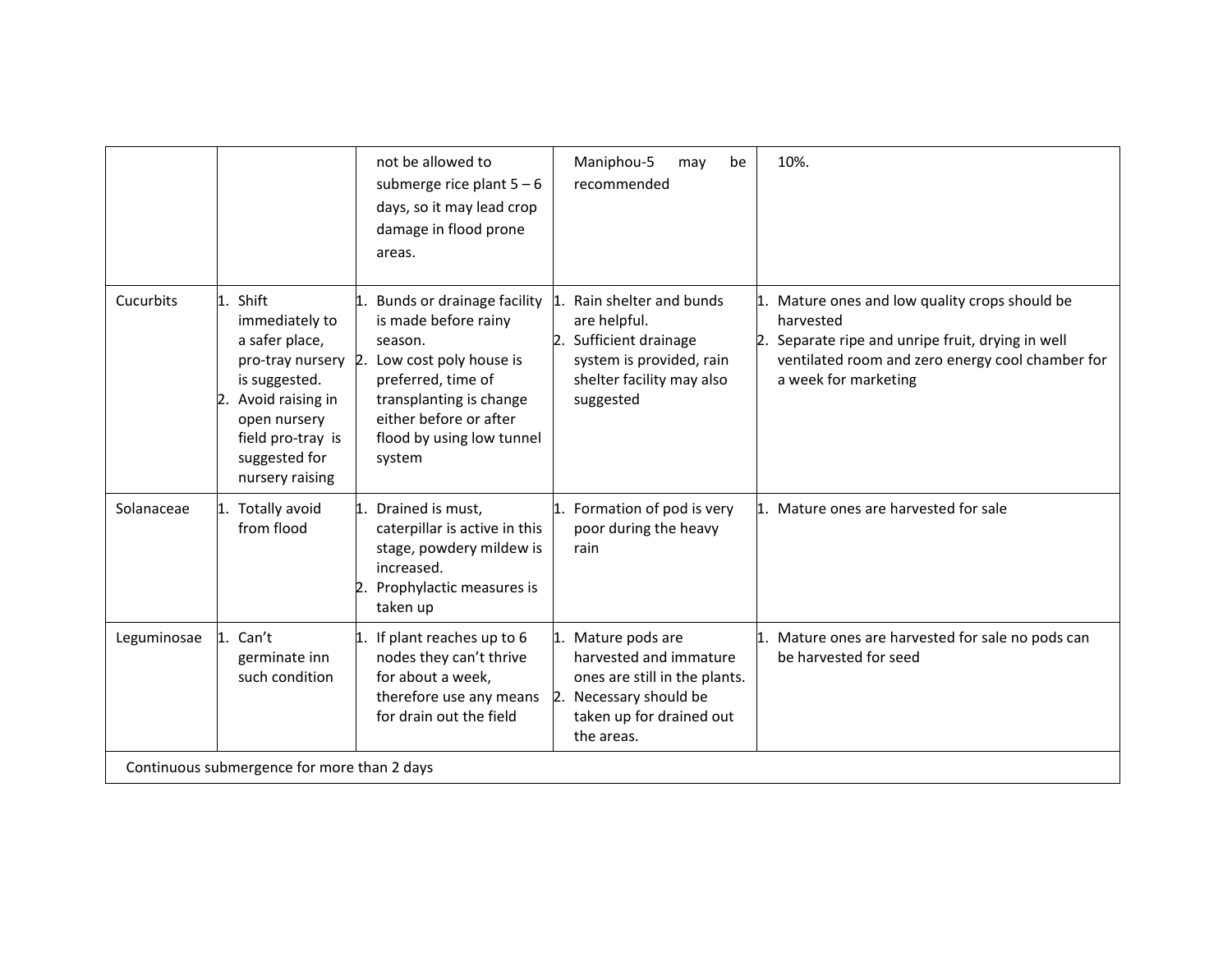| Early Rice  |  |  |
|-------------|--|--|
| Kharif Rice |  |  |
| Cucurbits   |  |  |
| Solanaceae  |  |  |
| Leguminosae |  |  |

### **2.4 Extreme events: Heat wave / Cold wave/ Frost/ Hailstorm / Cyclone**

| <b>Extreme event</b><br>type                             | <b>Suggested contingency measure</b>                                                                                                                                                                                          |                                                                                                                                                                                                        |                                                                                                                                   |                                            |  |  |  |
|----------------------------------------------------------|-------------------------------------------------------------------------------------------------------------------------------------------------------------------------------------------------------------------------------|--------------------------------------------------------------------------------------------------------------------------------------------------------------------------------------------------------|-----------------------------------------------------------------------------------------------------------------------------------|--------------------------------------------|--|--|--|
| Heat wave/ Cold<br>wave/Frost/<br>Hailstorm /<br>Cyclone | Seedling /nursery stage                                                                                                                                                                                                       | <b>Vegetative stage</b>                                                                                                                                                                                | Reproductive stage                                                                                                                | At harvest                                 |  |  |  |
| Early kharif Rice                                        | Usually nurseries are raised in<br>Feb. - March. During this<br>month, soil temperature is<br>low. It/FYM/ 700 $m^2$ may be<br>applied for proper<br>germination and seedling<br>growth, water should be<br>maintained 2-3 cm | Cold and frost resistance varieties<br>should be selected free from<br>disease and insects.<br>Frequent irrigation should be given<br>to maintain water temperature this<br>enhances vegetative growth | If the temperature is raised<br>disease and pest population<br>is increased so plant<br>protection measures should<br>be taken up | Harvest the panicle<br>when 75% is matured |  |  |  |
| Kharif rice                                              | Usually nurseries are raised in<br>June. During this month, 1<br>t/FYM/ 700 $m2$ may be<br>applied for proper                                                                                                                 | Frequent irrigation should be given<br>to maintain 5-8 cm depth.<br>Intercultural operation should be<br>taken up to increase the effective                                                            | If the temperature is raised<br>disease and pest population<br>is increased so plant<br>protection measures should                | Harvest the panicle<br>when 75% is matured |  |  |  |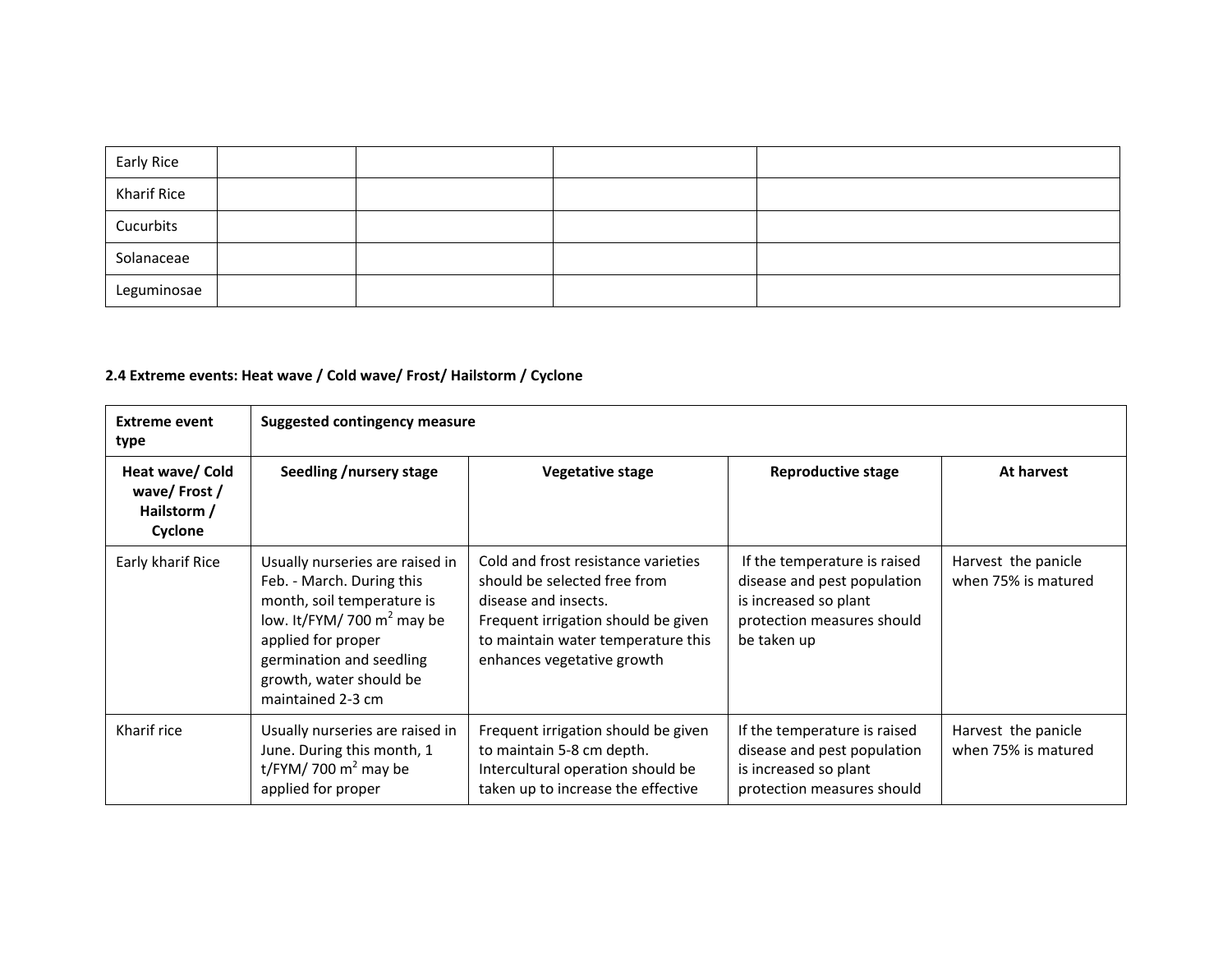|                  | germination and seedling<br>growth, water should be<br>maintained 2-3 cm. uprooting<br>may be done 25-30 days                        | tillers                                                                                | be taken up                                                                         |                                                                                                                 |
|------------------|--------------------------------------------------------------------------------------------------------------------------------------|----------------------------------------------------------------------------------------|-------------------------------------------------------------------------------------|-----------------------------------------------------------------------------------------------------------------|
| Horticulture     |                                                                                                                                      |                                                                                        |                                                                                     |                                                                                                                 |
| <b>CUCURBITS</b> | Portray is required                                                                                                                  | Adjust time of transplanting with<br>1.<br>low tunnel system with UV film<br>200micron | Mature fruits should be<br>1.<br>kept free from direct soil<br>by using paddy straw | Harvest the fruits<br>1.<br>when fruit is soft and<br>tender, too much<br>mature is undesirable                 |
| SOLANACEAE       | 1. Avoid nursery raising in the<br>end of March and beginning<br>of April as cyclone and<br>hailstorm arrives in valley<br>districts | 45 to 50 days old plant can stand<br>to some extent<br>Adjust time of transplanting    | Wind protecting trees<br>1.<br>towards the South<br>Western side is<br>recommended  | Red and green<br>11.<br>mature seeds are<br>harvested and sorted<br>out separately,<br>Store in the shed.<br>2. |

## **2.5 Contingent strategies for Livestock, Poultry & Fisheries**

| 2.5.1 Livestock              | Suggested contingency measures    |                                                                    |                                            |  |  |
|------------------------------|-----------------------------------|--------------------------------------------------------------------|--------------------------------------------|--|--|
| <b>Drought</b>               | <b>Before the event</b>           | During the event                                                   | After the event                            |  |  |
| Feed and fodder availability | Locally available fodder          | Rice bran, oil cake, rice polish, kitchen<br>waste or garbage etc. | Mixed with fodder and cooked<br>rice bran  |  |  |
|                              | Locally available                 | Under ground, tube well, reservoirs<br>etc.                        | Locally available                          |  |  |
|                              | Timely vaccination, (FMD, HS, BQ) | Sanitation and proper waste<br>management                          | Scientific feed management,<br>vaccination |  |  |
| <b>Flood</b>                 |                                   |                                                                    |                                            |  |  |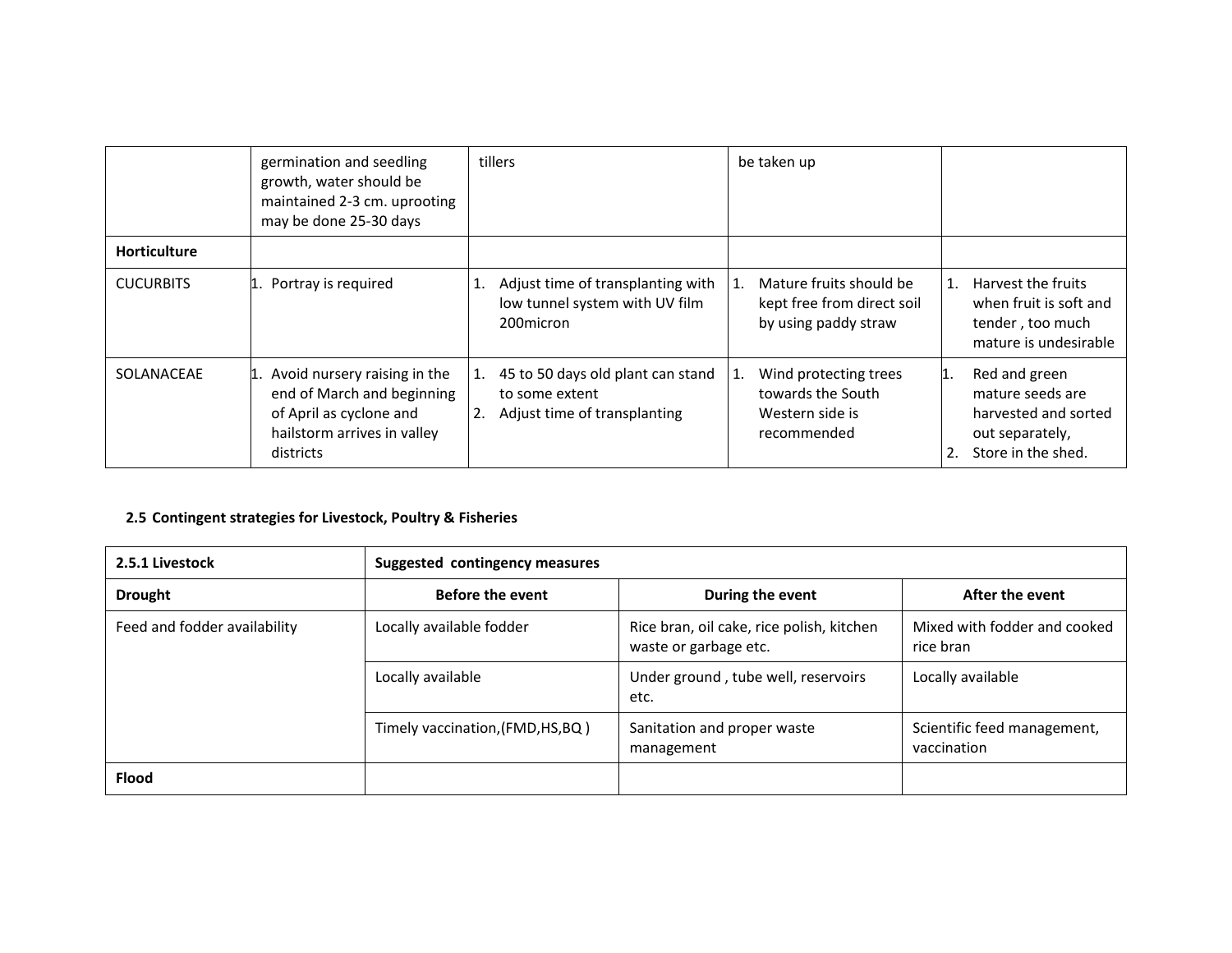|                                      | Locally available fodder, storage of<br>concentration feeds, storage of<br>green fodder using silage | Rice bran, oil cake, rice polish, kitchen<br>waste or garbage etc.                | Mixed with fodder and cooked<br>rice bran                                            |
|--------------------------------------|------------------------------------------------------------------------------------------------------|-----------------------------------------------------------------------------------|--------------------------------------------------------------------------------------|
|                                      | Locally available                                                                                    | Treated water (if possible water should<br>be pasteurized)                        | Treated water (if possible<br>water should be pasteurized)                           |
|                                      | Timely vaccination, (FMD, HS, BQ)                                                                    | Keep the safety area, Sanitation and<br>proper waste management                   | Scientific feed management,<br>vaccination                                           |
| Cyclone                              |                                                                                                      |                                                                                   |                                                                                      |
|                                      | Locally available                                                                                    | Locally available                                                                 | Locally available                                                                    |
|                                      | Locally available                                                                                    | Locally available if source is<br>contaminated treat the water                    | Locally available                                                                    |
|                                      | Proper support the shed                                                                              | Free from rope                                                                    | Proper support the shed                                                              |
| Heat wave and cold wave              |                                                                                                      |                                                                                   |                                                                                      |
|                                      | Stocking of charcoal, paddy husk                                                                     | Burning of charcoal, burning of paddy<br>husk, covering of animal using jute sac, | Burning of charcoal, burning of<br>paddy husk, covering of<br>animal using jute sac, |
| <b>Health and disease management</b> | Timely vaccination, (FMD, HS, BQ)                                                                    | Proper feeding, sanitation                                                        | Vaccination, proper feed<br>management                                               |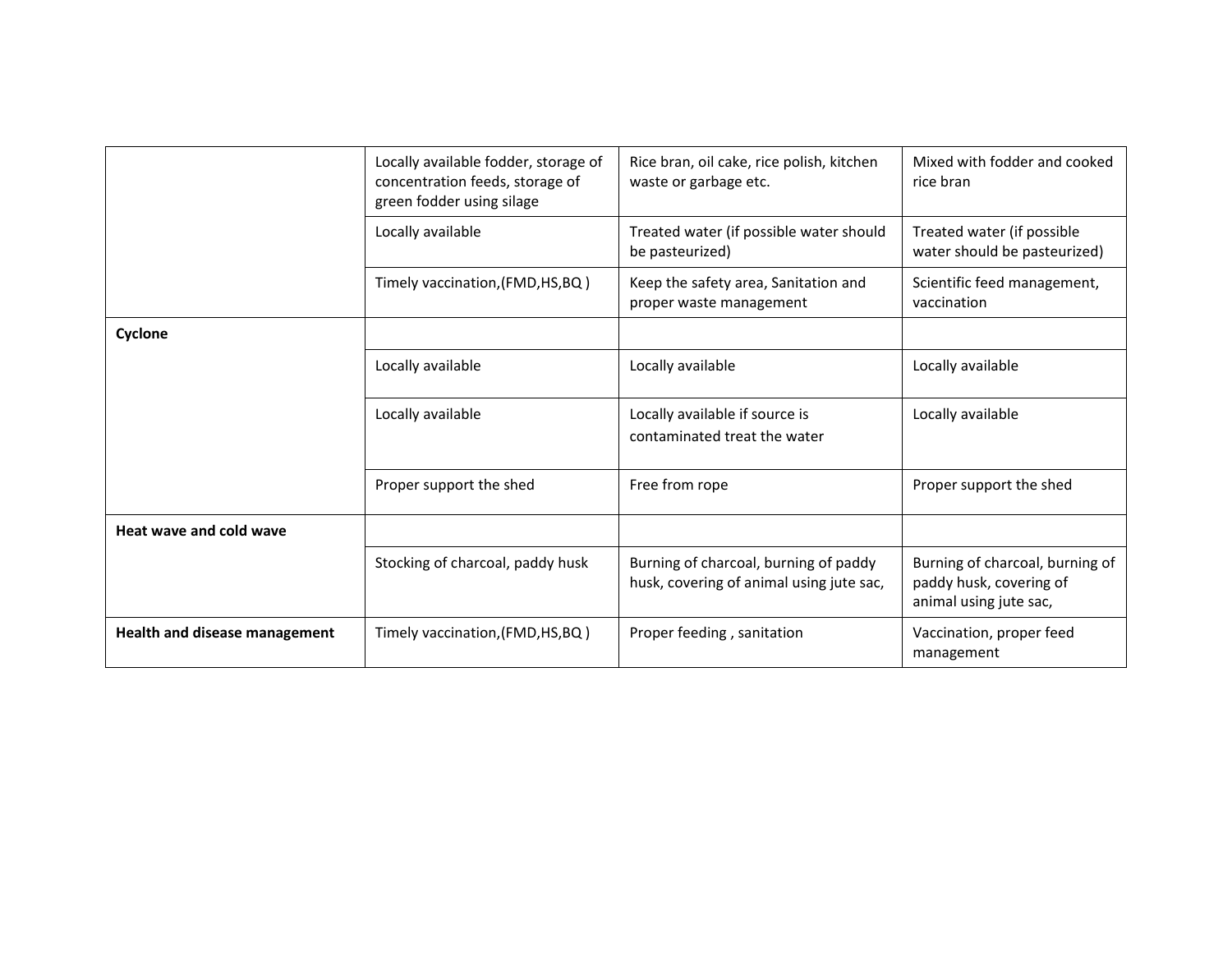| 2.5.2 Poultry                    |                                                                        | Suggested contingency measures                                            |                                                                               |
|----------------------------------|------------------------------------------------------------------------|---------------------------------------------------------------------------|-------------------------------------------------------------------------------|
|                                  | <b>Before the event</b>                                                | During the event                                                          | After the event                                                               |
| <b>Drought</b>                   |                                                                        |                                                                           |                                                                               |
| Shortage of feed ingredients     | Stocking of feeds                                                      | Proper feed management                                                    | Proper feed management                                                        |
| Drinking water                   | Storage of water                                                       | Hygienic water i.e, boiled water                                          | <b>Treated water</b>                                                          |
| Health and disease management    | Vaccination of $F_1$ and $F_2$                                         | Proper feeding, sanitation                                                | Vaccination, proper feed<br>management                                        |
| <b>Flood</b>                     |                                                                        |                                                                           |                                                                               |
| Shortage of feed ingredients     | Storage of concentration feeds,<br>storage of grain (maize, rice bran) | Rice bran, rice polish, maize                                             | Mixed with concentrated rice<br>bran                                          |
| Drinking water                   | Locally available                                                      | Treated water (if possible water should<br>be pasteurized)                | Treated water (if possible<br>water should be pasteurized)                    |
| Health and disease management    | Timely vaccination, (antibiotics)                                      | Sanitation, proper waste management<br>and vit. B-complex Ca and minerals | Scientific feed management,<br>vaccination                                    |
| Cyclone                          |                                                                        |                                                                           |                                                                               |
| Shortage of feed ingredients     | Stocking of feeds                                                      | Proper feed management                                                    | Proper feed management                                                        |
| Drinking water                   | Locally available, Treated water                                       | Treated water (if possible water should<br>be pasteurized)                | Treated water (if possible<br>water should be pasteurized)                    |
| Health and disease management    | Proper shed management                                                 | Sanitation, proper waste management<br>and vit. B-complex Ca and minerals | Sanitation, proper waste<br>management and vit. B-<br>complex Ca and minerals |
| Heat wave and cold wave          |                                                                        |                                                                           |                                                                               |
| Shelter / environment management | Proper shed management                                                 | Burning of charcoal, burning of paddy                                     | Proper shed management                                                        |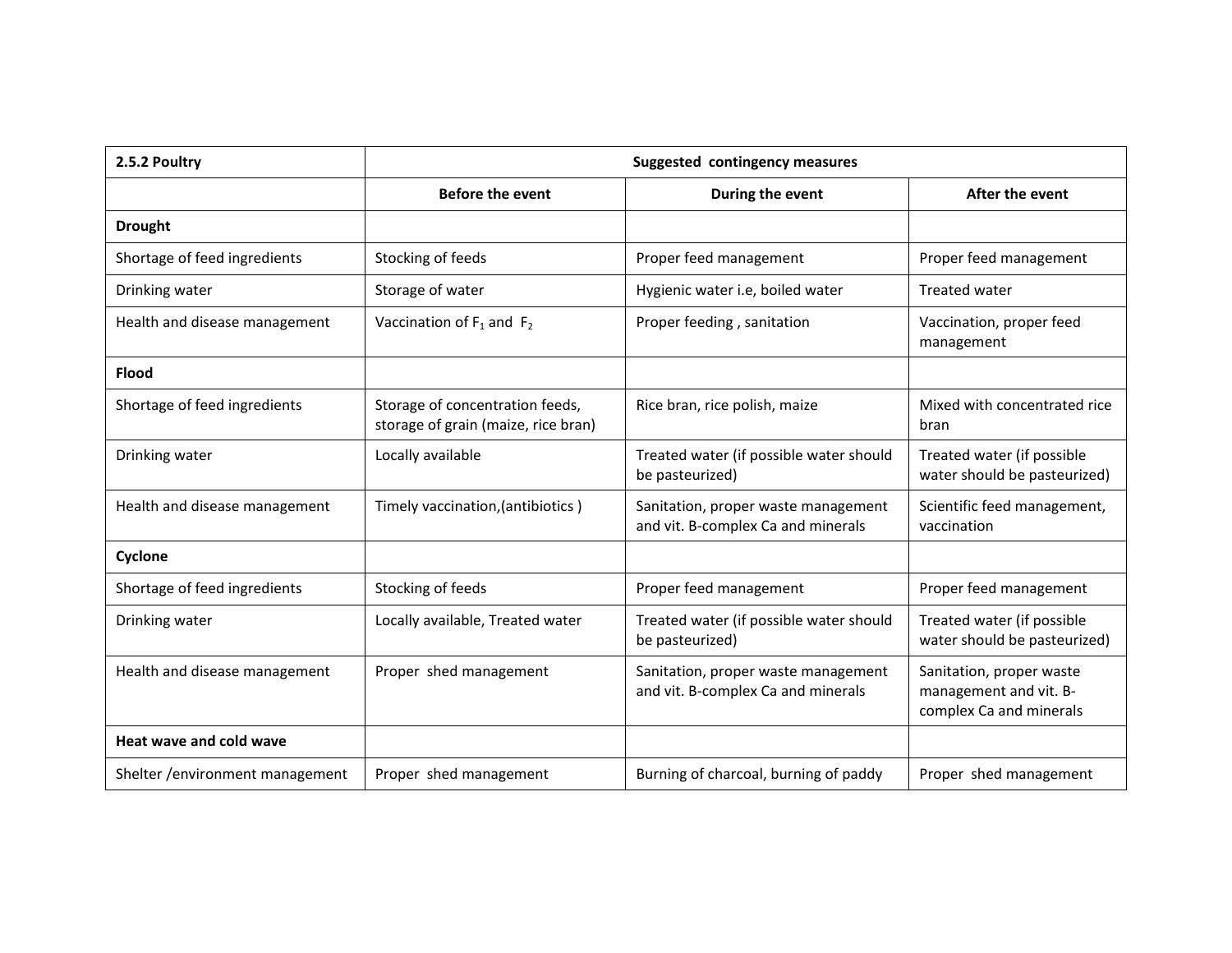|                               |                                | husk,                          |                                |
|-------------------------------|--------------------------------|--------------------------------|--------------------------------|
| Health and disease management | Vaccination of $F_1$ and $F_2$ | Sanitation, proper ventilation | Sanitation, proper ventilation |

| 2.5.3 Fisheries / Aquaculture                                  | <b>Suggested contingency measures</b>                                                                                                                                    |                                                                                             |                                                                                                                                                                                |  |  |
|----------------------------------------------------------------|--------------------------------------------------------------------------------------------------------------------------------------------------------------------------|---------------------------------------------------------------------------------------------|--------------------------------------------------------------------------------------------------------------------------------------------------------------------------------|--|--|
| <b>Drought</b><br>1.                                           | Before the event                                                                                                                                                         | During the event                                                                            | After the event                                                                                                                                                                |  |  |
| A. Capture                                                     |                                                                                                                                                                          |                                                                                             |                                                                                                                                                                                |  |  |
| <b>Marine</b>                                                  | <b>NA</b>                                                                                                                                                                | <b>NA</b>                                                                                   | <b>NA</b>                                                                                                                                                                      |  |  |
| <b>Inland</b>                                                  |                                                                                                                                                                          |                                                                                             |                                                                                                                                                                                |  |  |
| (i) Shallow water depth due to<br>insufficient rains/ inflow   | 1. 10% of the total area should be<br>created into deep pool/channels in<br>selected area of the water(to ensure<br>1.25 m depth of water)<br>Partial harvesting of fish | Pooling the existing fish<br>stocks should be done                                          | Aquatic weeds and unwanted<br>1.<br>animals should be removed<br>Lime/ash should be appled $@$ 200<br>2.<br>kg to 300 kg/ha to correct the soil<br>$PH$ and disinfect the area |  |  |
| (ii) Changes in water quality                                  | $\overline{\phantom{a}}$                                                                                                                                                 |                                                                                             |                                                                                                                                                                                |  |  |
| (iii) Any other                                                | $\overline{\phantom{a}}$                                                                                                                                                 |                                                                                             | ۰                                                                                                                                                                              |  |  |
| <b>B.</b> Aquaculture                                          |                                                                                                                                                                          |                                                                                             |                                                                                                                                                                                |  |  |
| (i) Shallow water in ponds due to<br>insufficient rains/inflow | To create a constant water source<br>1.<br>to supply water to fish ponds, eg.<br>Tube well                                                                               | Partial harvesting of fish<br>1.<br>Transfer all the existing<br>2.<br>fishes to the deeper | Disinfectant of all ponds by applying<br>1.<br>lime @ 200-300 kg/ha.<br>Clean all the unwanted aquatic<br>2.                                                                   |  |  |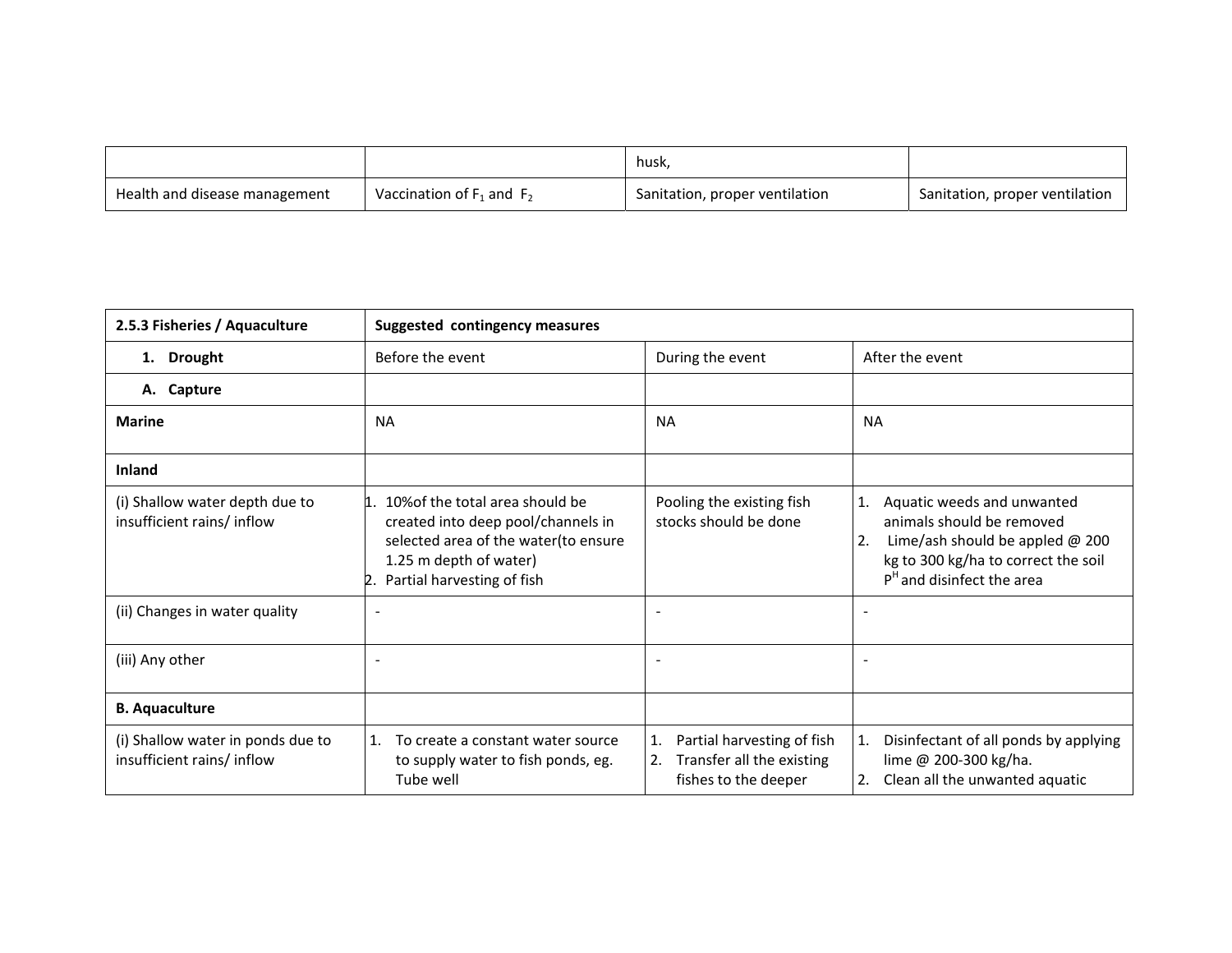|                                                                        |   | 12. Deepening of ponds at least 1 meter<br>during the event | ponds having enough<br>water | weeds and predators to culture<br>fishes |
|------------------------------------------------------------------------|---|-------------------------------------------------------------|------------------------------|------------------------------------------|
| (ii) Impact of salt load build up in<br>ponds/ change in water quality | - |                                                             |                              |                                          |
| (iii) Any other                                                        |   |                                                             |                              |                                          |

| 2.5.3 Fisheries                                            | Suggested contingency measures |                          |                          |  |  |
|------------------------------------------------------------|--------------------------------|--------------------------|--------------------------|--|--|
|                                                            | Before the event               | During the event         | After the event          |  |  |
| 2. Floods                                                  |                                |                          |                          |  |  |
| A. Capture                                                 |                                |                          |                          |  |  |
| <b>Marine</b>                                              | <b>NA</b>                      | <b>NA</b>                | <b>NA</b>                |  |  |
| Inland                                                     |                                |                          |                          |  |  |
| (i) Average compensation<br>paid due to loss of human life | $\sim$                         | $\overline{\phantom{a}}$ | $\overline{\phantom{a}}$ |  |  |
| (ii) No. of boats/ nets/<br>damaged                        | $\sim$                         | ۰.                       | $\overline{\phantom{a}}$ |  |  |
| (iii) No. of houses damaged                                | $\blacksquare$                 | $\overline{\phantom{a}}$ | $\overline{\phantom{a}}$ |  |  |
| (iv) Loss of stock                                         | $\overline{\phantom{a}}$       | $\overline{\phantom{a}}$ | $\overline{\phantom{a}}$ |  |  |
| (v) Changes in water quality                               | $\sim$                         | ۰.                       | $\overline{\phantom{a}}$ |  |  |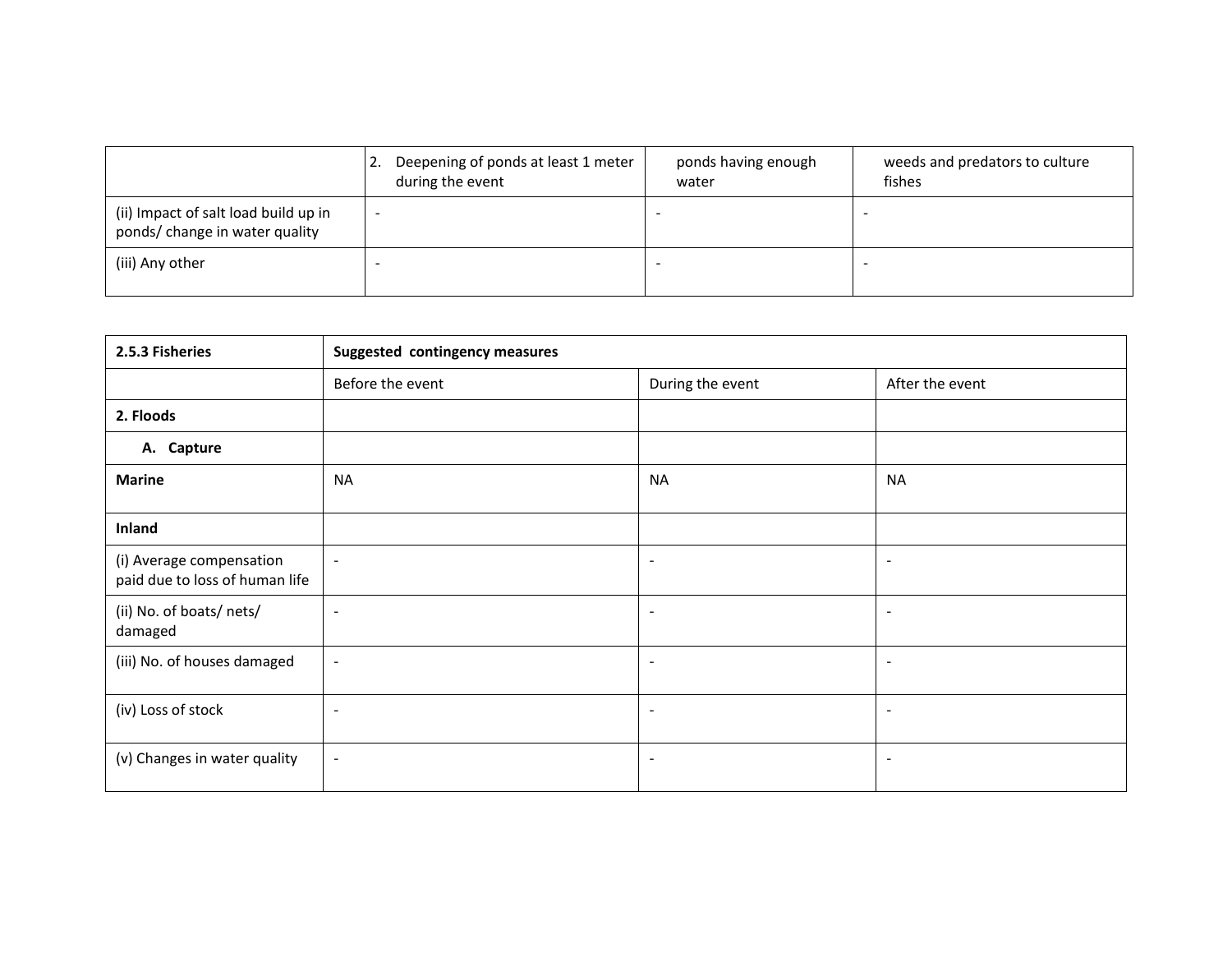| $\sim$ |  |  |
|--------|--|--|
|        |  |  |

| 2.5.3 Fisheries                                         | <b>Suggested contingency measures</b>                                                                                                                                                                                                                                                                                                                                                                                       |                                                                                                                                     |                                                                                                                                                                                                                        |
|---------------------------------------------------------|-----------------------------------------------------------------------------------------------------------------------------------------------------------------------------------------------------------------------------------------------------------------------------------------------------------------------------------------------------------------------------------------------------------------------------|-------------------------------------------------------------------------------------------------------------------------------------|------------------------------------------------------------------------------------------------------------------------------------------------------------------------------------------------------------------------|
|                                                         | Before the event                                                                                                                                                                                                                                                                                                                                                                                                            | During the event                                                                                                                    | After the event                                                                                                                                                                                                        |
| 2. Floods                                               |                                                                                                                                                                                                                                                                                                                                                                                                                             |                                                                                                                                     |                                                                                                                                                                                                                        |
| <b>B.</b> Aquaculture                                   | Construction of ring bund/embankment of fish<br>1.<br>farm. The height of the bund should have $0.5 -$<br>1.0 m higher than the highest flood level(data<br>should be taken 10 yrs.)<br>Provide proper drainage system in order to<br>2.<br>prevent inflow and outflow of pond water<br>Health check and any incidence diseases should<br>3.<br>be done and isolate the pond, fish is transferred<br>to the quarantine pond | Encircle the pond /farm<br>areas with proper nylon<br>nets in order to prevent<br>escape of fish from ponds/<br>farms during flood. | Aquatic weed should be<br>1.<br>cleaned and controlled by<br>using suitable methods<br>Liming should be done to<br>2.<br>get pond water near<br>neutrality( $PH$ 6.5-7.5)<br>Change pond water to<br>3.<br>fresh water |
| (i) Inundation with flood water                         | $\overline{\phantom{a}}$                                                                                                                                                                                                                                                                                                                                                                                                    | $\overline{\phantom{a}}$                                                                                                            |                                                                                                                                                                                                                        |
| (ii) Water continuation and<br>changes in water quality |                                                                                                                                                                                                                                                                                                                                                                                                                             |                                                                                                                                     |                                                                                                                                                                                                                        |
| (iii) Health and diseases                               | To ensure enough fresh water                                                                                                                                                                                                                                                                                                                                                                                                | To ensure enough fresh<br>water                                                                                                     | Liming @ 200-300 kg/ha.                                                                                                                                                                                                |
| (iv) Loss of stock and inputs<br>(feed, chemicals etc)  | $\overline{\phantom{a}}$                                                                                                                                                                                                                                                                                                                                                                                                    | $\overline{\phantom{0}}$                                                                                                            |                                                                                                                                                                                                                        |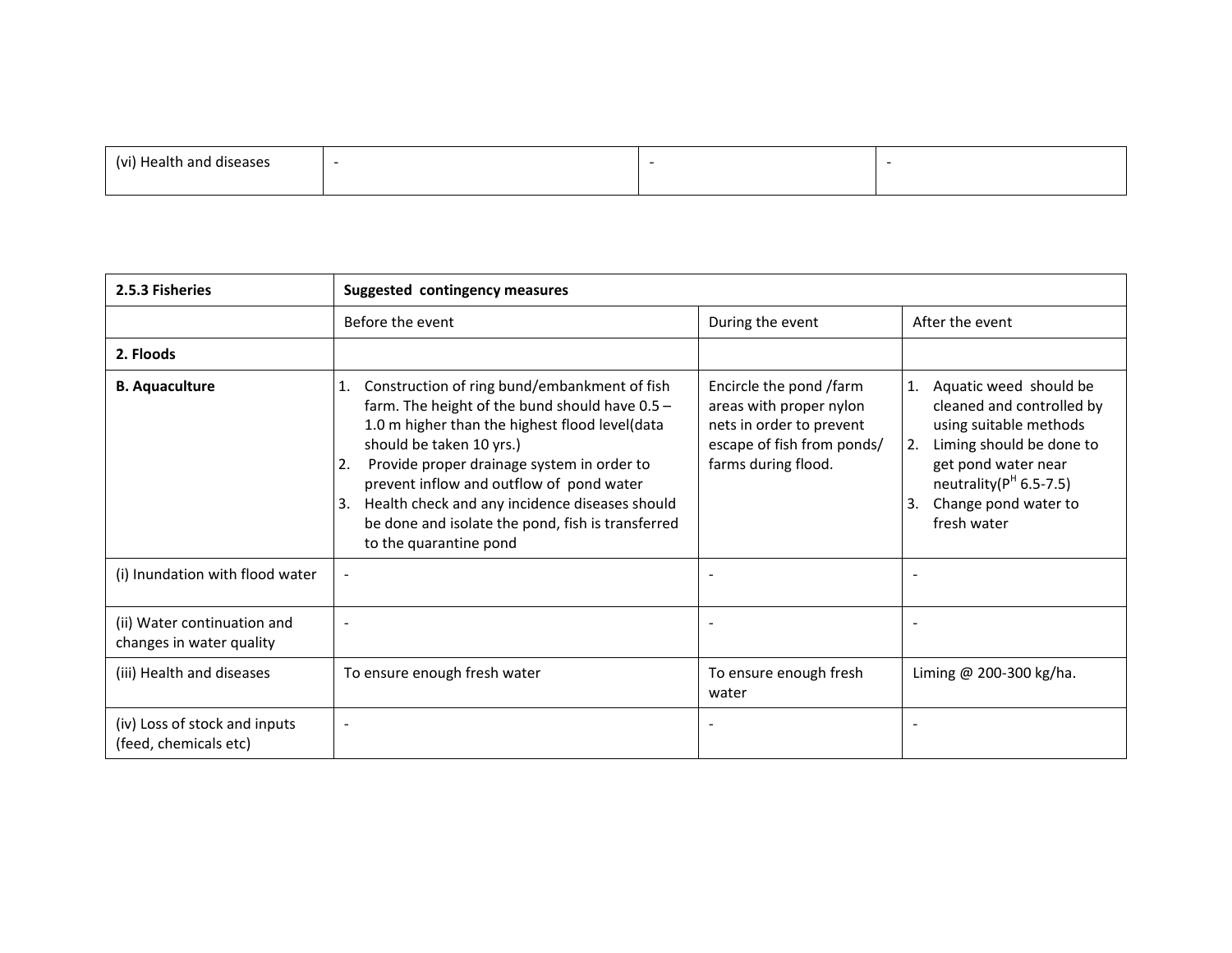| (v) Infrastructure damage<br>(pumps, aerators, huts etc) |  |  |
|----------------------------------------------------------|--|--|
| (vi) Any other                                           |  |  |

| 2.5.3 Fisheries                                                     | <b>Suggested contingency measures</b> |                          |                          |  |
|---------------------------------------------------------------------|---------------------------------------|--------------------------|--------------------------|--|
| 3. Cyclone / Tsunami                                                | Before the event                      | During the event         | After the event          |  |
| A. Capture                                                          |                                       |                          |                          |  |
| <b>Marine</b>                                                       | $\sim$                                | $\blacksquare$           | $\blacksquare$           |  |
| (i) Average compensation paid due<br>to loss of fishermen lives     |                                       | $\overline{\phantom{a}}$ |                          |  |
| (ii) Avg no of boats/ nets damaged                                  | $\blacksquare$                        | $\blacksquare$           |                          |  |
| (iii) Avg no of houses damaged                                      | $\overline{a}$                        | $\overline{\phantom{a}}$ |                          |  |
| Inland                                                              | $\overline{\phantom{a}}$              | $\blacksquare$           |                          |  |
| B. Aquaculture                                                      | $\sim$                                | $\sim$                   | $\overline{\phantom{a}}$ |  |
| (i) Overflow / flooding of ponds                                    | $\overline{\phantom{a}}$              | $\overline{\phantom{a}}$ |                          |  |
| (ii) Changes in water quality (fresh<br>water/ brakish water ratio) | $\blacksquare$                        | $\overline{\phantom{a}}$ |                          |  |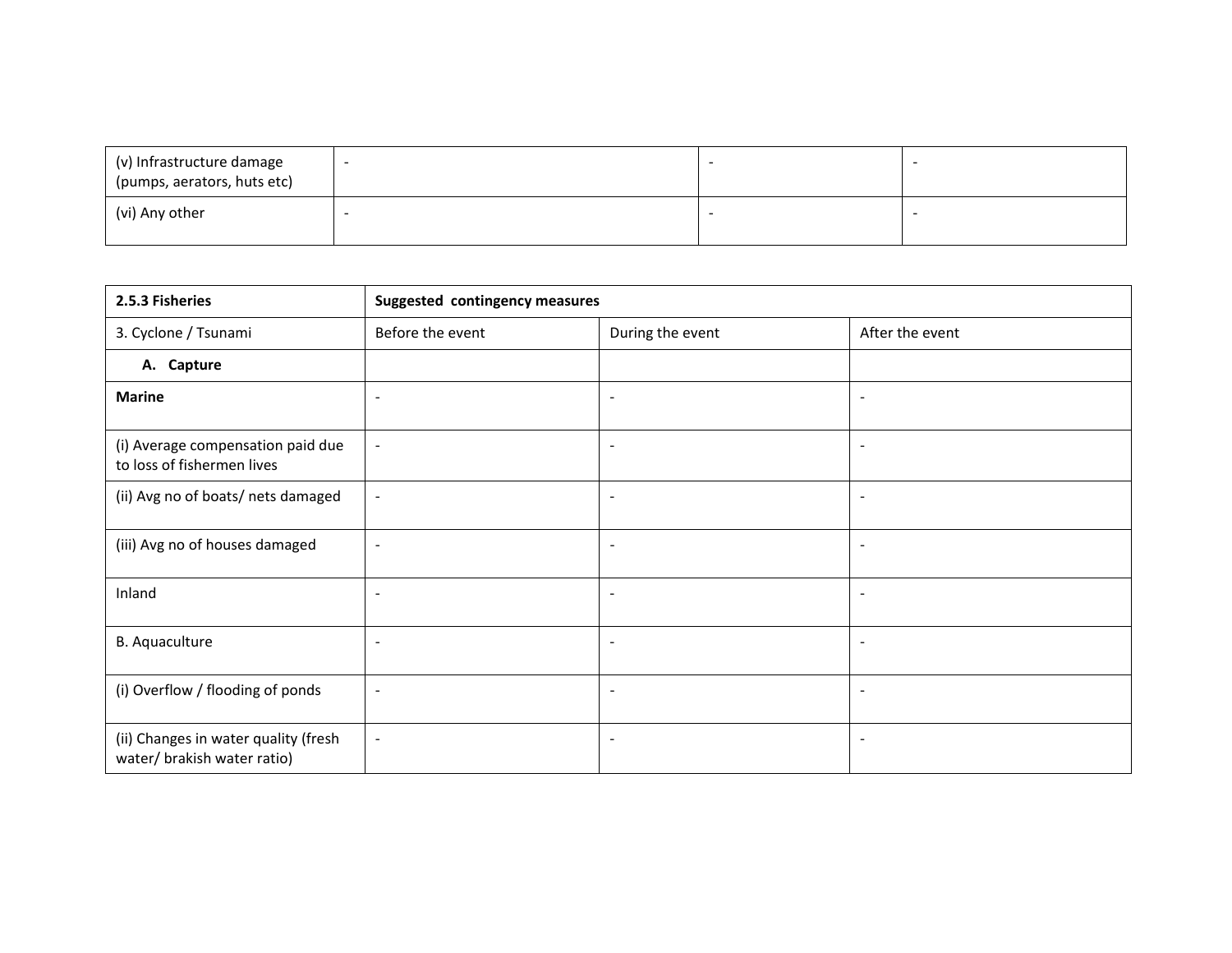| (iii) Health and diseases                                          |                          | -                        |  |
|--------------------------------------------------------------------|--------------------------|--------------------------|--|
| (iv) Loss of stock and inputs (feed,<br>chemicals etc)             | $\overline{\phantom{a}}$ | $\overline{\phantom{a}}$ |  |
| (v) Infrastructure damage (pumps,<br>aerators, shelters/ huts etc) | $\sim$                   | -                        |  |
| (vi) Any other                                                     |                          | -                        |  |

| 2.5.3 Fisheries                                    | <b>Suggested contingency measures</b> |                          |                          |  |
|----------------------------------------------------|---------------------------------------|--------------------------|--------------------------|--|
| 4. Heat wave and cold wave                         | Before the event                      | During the event         | After the event          |  |
| A. Capture                                         | $\overline{\phantom{a}}$              | $\overline{\phantom{a}}$ | $\overline{\phantom{a}}$ |  |
| Marine                                             | $\overline{\phantom{a}}$              |                          | $\overline{\phantom{a}}$ |  |
| Inland                                             | $\overline{\phantom{a}}$              |                          | $\overline{\phantom{a}}$ |  |
| <b>B.</b> Aquaculture                              | $\overline{\phantom{a}}$              |                          | $\overline{\phantom{a}}$ |  |
| (i) Changes in pond environment<br>(water quality) | $\overline{\phantom{a}}$              | $\overline{\phantom{a}}$ | $\overline{\phantom{a}}$ |  |